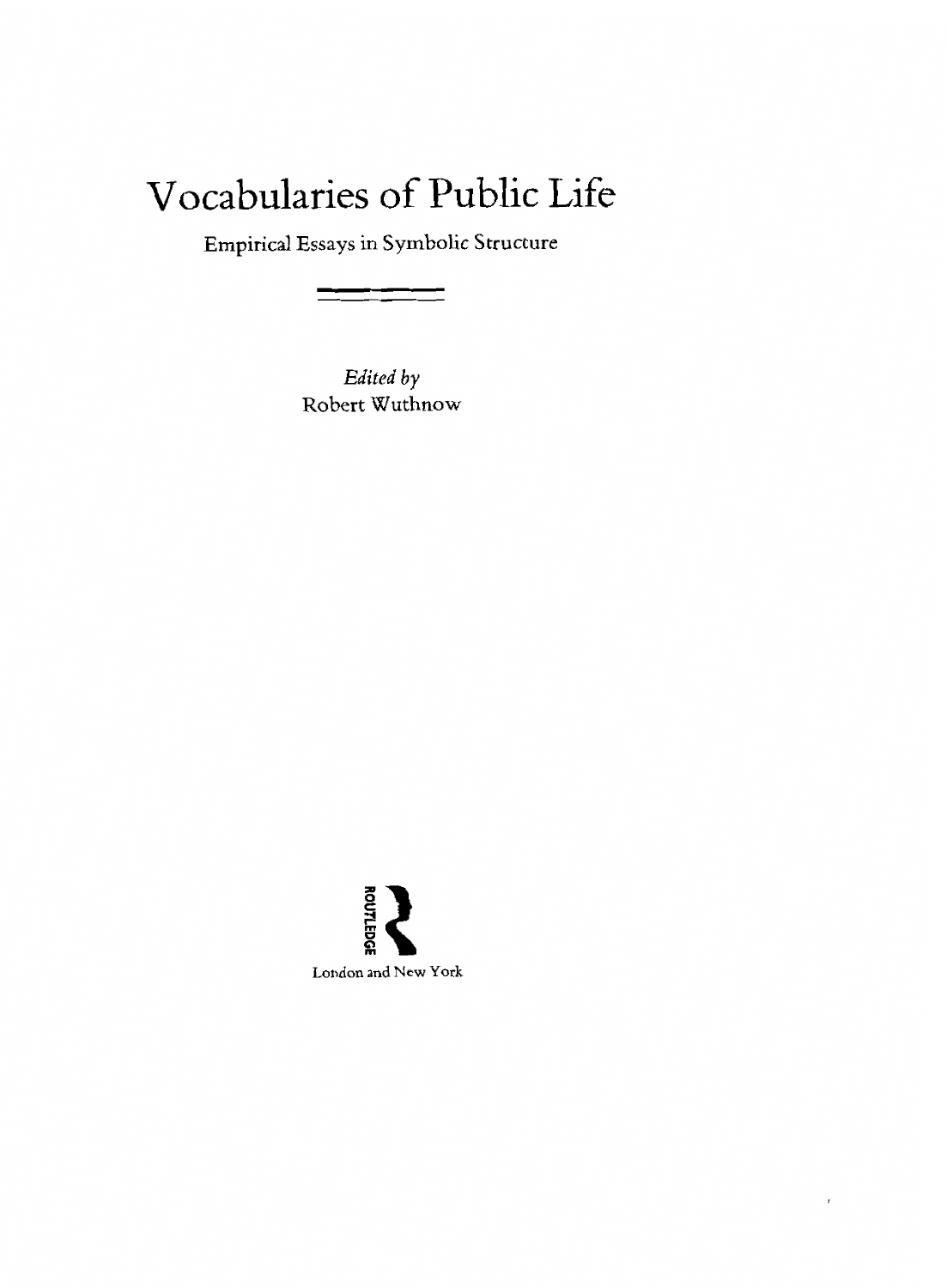# 10

# Metaphors of industrial rationality: the social construction of electronics policy in the United **States**  and France

**Frank** Dobbin

**For** a generation social scientists have located culture **ourside** the boundaries of rationalized institutions. The national **character a~proach linked national policy preferences to** shared character traits, suggesting that a national predisposition to authoritarianism would elicit authoritarian regmes (Almond and Verba 1963; Inkeles and Smith 1974; Bell 1980). **In that Gamework ruln~re was** an in&vidual-level variable. Structural functionahsm, by contrast, situated culture in institutions but divided cultural institutions (integration **and** latency **functions)** from instruniental ones (adaptarion **and**  goal attainment). **Tn** that framework cultural institutions (education, the arts) were self-consciously and explicitly symbolic **and normative.** 

**The** recent renaissance of culture in the social sciences has, for the most part, perpetuated this sort of compartmentalization. Culture has come to refer to a set of acknowledged symbolic institutions in modem societies **rather than to a** pervasive dimension of all modem institutions. Social sdcntists **have** been particularly slow to **analyze** intrumental institutions in cultural terms. **When** they **have done** so **they** have taken the expose approach of the "organizational culture" school to show that factors such as charisma **play** a role even in rationalized institutions, rather than treating rationality itself as a social construct.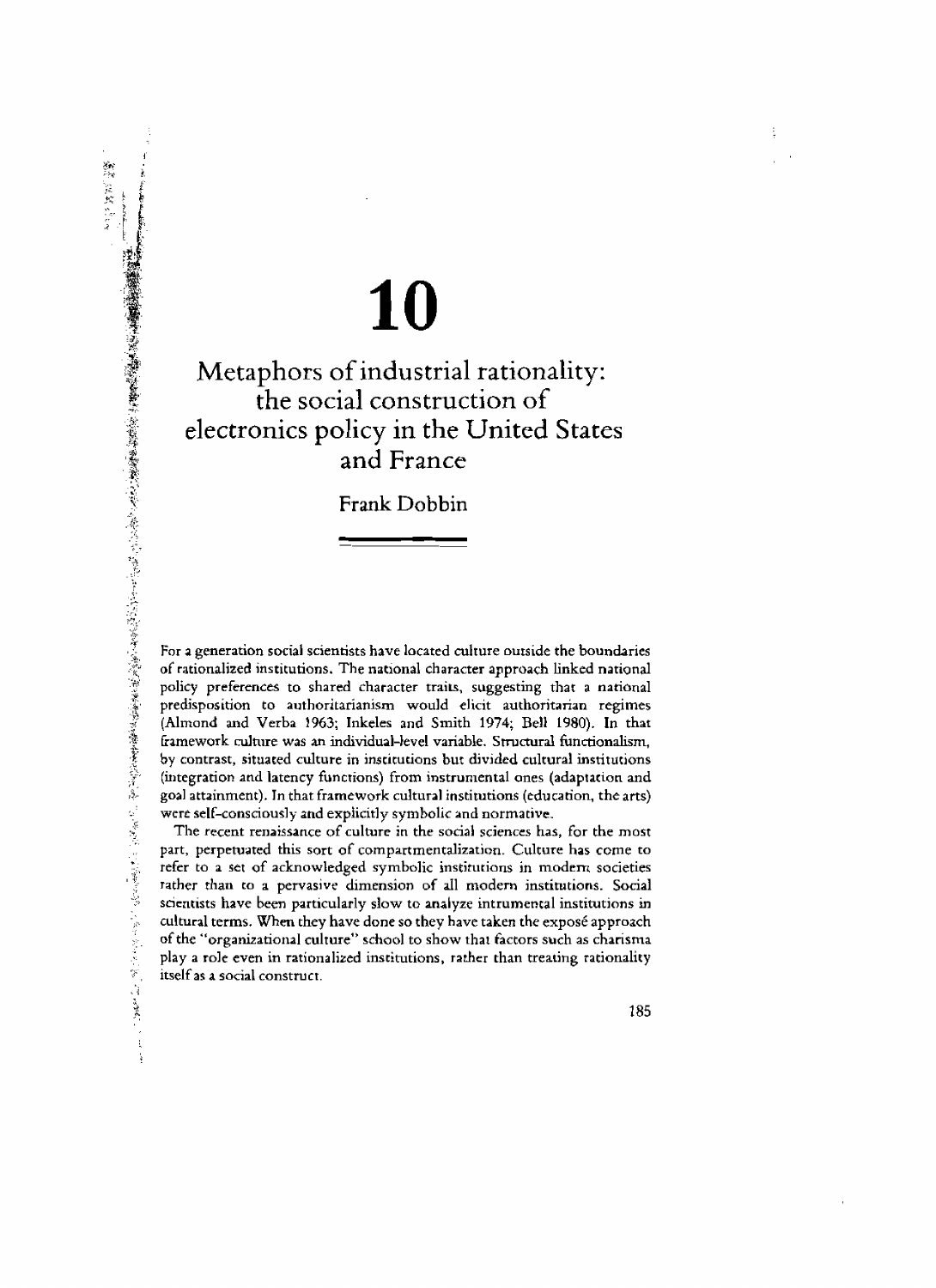**In the last decade or so a few analysts have situated cuItural meaning at core** of rationalized institutions. The Birmingham school has **explored**  science **horn a constructivist perspective (see also Latour 1907).** Nee-. institutional students of organizations have charted the social construction of rationalized corporate strategies (Meyer and Rowan 1977; Fligstein 1990). At a more macro-level studies have traced the rise **of** rationality ad the **social**  construction of the modern nation-state (Anderson 1983; Thomas and Mever 1984). In that vein the present study explores the effects of institutionalized constructions of industrial rationality on the policy-making process in modern **nations.** 

# **Rationalized meaning systems** and **public policy**

**Bcrgcrand Luckmlnn (1965)** *take a ronstmctivist* view **ofsodal institutions**  in all settings, insisting that the social construction of reality operates **in**  rationalized societies just as it does where **meaning** is organized around mysticism or religion. They reject the nation that **rationalized** meaning systems symbolize ultimate truths while mystic and religious systems raise false gods, a notion that has made it difficult for modern scholars to treat rationality as a meaning system.

Rationalized meaning systems are organized following the principles of science. Institutions **embody** laws **ofcause andeffect** that **are purported** to be universal and immutable, laws which are subject to revision when they prove **to be wrong** (Wuthnow 1987).

**Core** construcrions **uf r~tiunalized mcaning systems are demystified and take** the **form of** *commonsense* **understandings of the world. They share** tine **traits of practical knowledge** rather than of **religious** revelation, representing the nature of the **social** world not as complex **and esoteric but as** simple and **accessible.** Such **meaning systems are predicated** on the notion that the social world can be understood as a series of mundane cause-effect relationships that **can** be gleaned &rectIy €tom **experience.** As **Clifford Geertz argues, "it is an**  inherent characteristic of common-sense thought . . . to affirm that its tenets are **immedate** deliverances ofexperience, **not** deliberated **reflections upon** it" (1983: 75). Rationality suggests that the social world is reducible to a **seriesof**  taken-for-granted relationships and that understanding the world is a process of logic and reason, not of faith. As such, rationalized social systems represent the world as composed of transparent and shallow relationships rather than of underlying, **unseen** influences such as those **of deities and phantoms. But as Geertx** insists, such commonsense **notions** of the **universe**  nonetheless comprise meaning systems:

**If** common **sense is as much an interpretation of the immediades of experience, a gloss on them, as are myth, palntmg, epistemology, or whatever, rlkcr~ it is, like**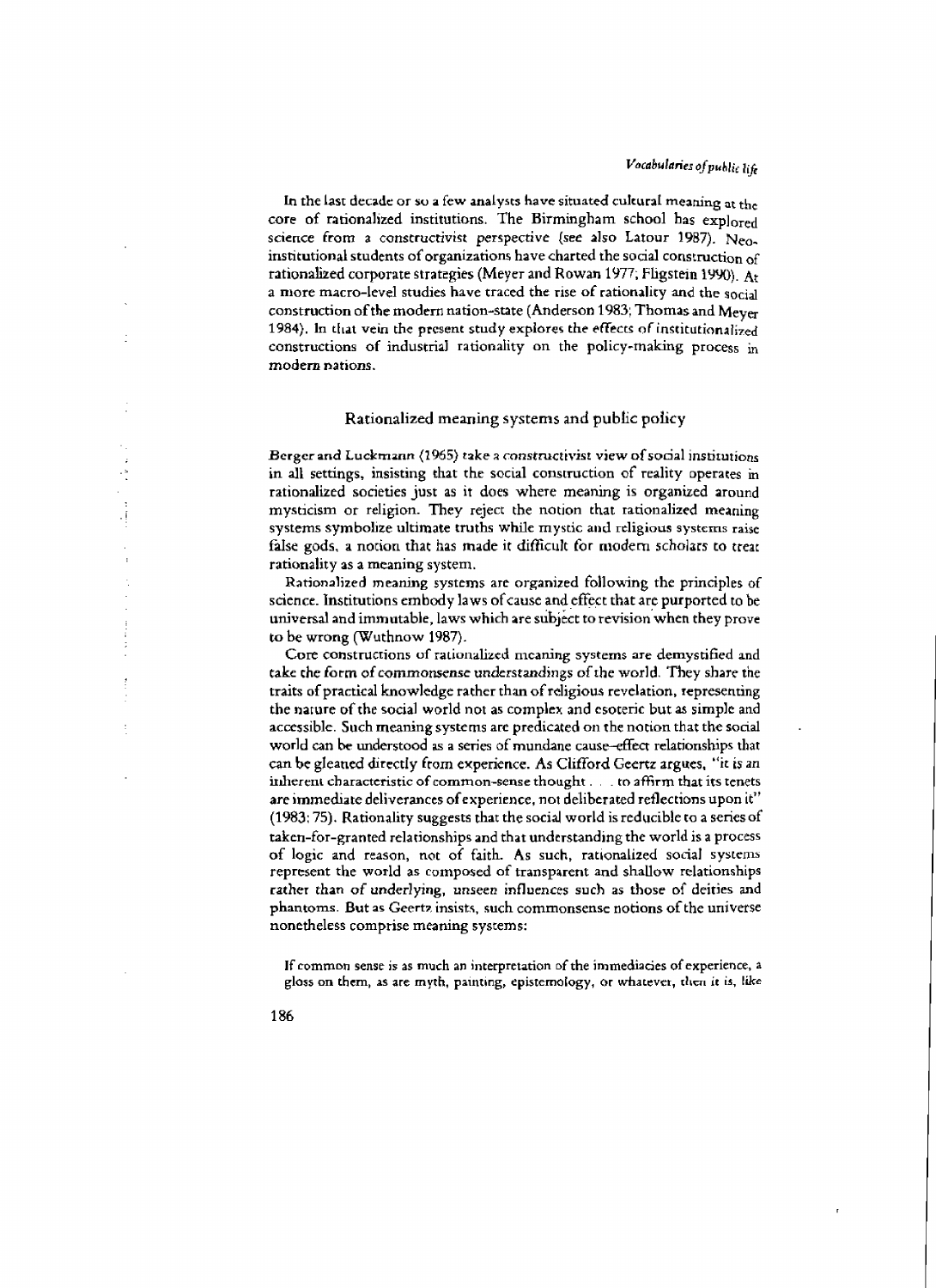### **~tta~kors of industrial** *rationality*

**them, historically constructed and, like them, subjected to historically defined ofjudgmmt** . . . **/It]** can **vary dramatically** from **one people to the next.**  it **is, in** 5hort. **a cultural system. (1983:** 76)

Rationalized meaning systems, mundane, transparent, and accessible as they are, represent a world based on common sense. But they do vary by **jocale. They may hk any one ofa** number **ofplausible causes to a particular**  effect, **but that cause stands on its shallow defensibility. There must** be **a recognizable** logic behind the cause-effect link, and frequently such links are rendered **defensible by the use of natural analogy. As Mary Douglas argues,** 

the incipient institution needs some stabilizing principle to stop its premature **denrise. That** *stabilizing principle* **1s the natumJizatjon of social classifications. There needs to be an analogy by which the formal structure of a crucial set of social relations 1s found in the physlcal wurld** . . . **Whcn thc analogy is applied hack and**  , **forth from one set [ofl social relations to another and from these back to nature, its**  recurring formal structure becomes easily recognized and endowed with self**valldiltirlg truth. (1386: 48)** 

**My goal herc is to explore the nature** of the **tnstitutionalized** *logics* **of industrial policies in theunited Statrs and** France. **Those logics are historical constructs with toots embedded in social instrtutions. That is, over** *the past*  **hundred years or so prevailing institutions in nations that experienced rapid industrial** revolutions **were constrrlrted** *a<* **the** *cause* **of** *growth.* **France and**  the United States credited existing institutions with their industrial takeoffs. They **constructed** *logics* **of progress** *around* **prevailil-lg institutions, and** thm deliberately **applicd those logics to** promote **thr growth** of **new industries.** 

**By looking at electronics industry policy <b>J** hope to show two things. As Mary **Douglas ssuggats,** both **the** United **States and France constructed logics ofpro***grtss* **basrd or1 natural analogiff. In the United States thr** *logir* **wa.5 that markrt selection effects** emnomc **rationality and** m **the aggregate results in growth. The analogy was to natural selection m the anmate environment** - **to the survival of tl~e fittat,** Thc **Frcnch analogy was to a biological systrm, with a** central entity (the brain) coordinating the activities of all of the parts to achieve survival and **growth. So first, in the American scheme the failure of market mechanisms would be scnl as rcsponsiblc for economic irrationalities, whereas in France it would be** the failure **of central coord'inatian that would have ths result. Second,**  those **constructed logics** of **industrial rationality shape policies governing new industries, such as clcctmnics. The United States and France had very** different **notions about how to stimulate growth in the** sector, **and what to guard against.** 

# *Constructing high technology growth*

**Recent policies designed** to **spur the** growth **of the high technology sector vary widely by country. In** cach **country** *h~gh* **technology policies bear a**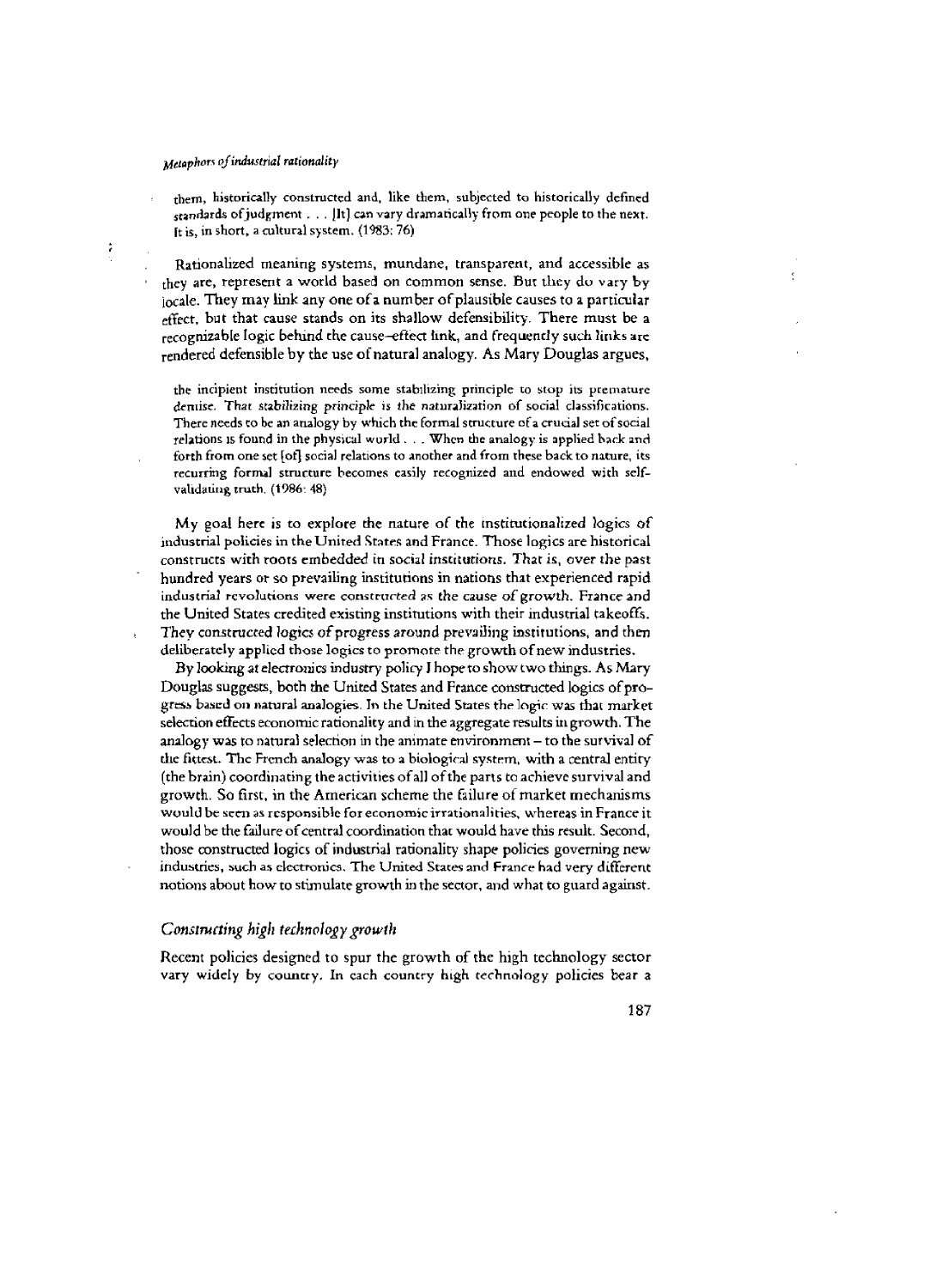Vocabularies of public life

striking **resemblance** to the policies used to stimulate growth in **an array of**  other sectors. The United States stimulates **market** mechanisms whde French bureaucrats plan and orchestrate industrial development. I will **argue** that those strategies **are** not the result of **the** persisting administrative **capacities of**  these nation-states **(Skocpol** and **Finegold 1982; Krasner 1984; March and**  Olsen 1984) because in many cases new administrative structures were adopted to install these policies.

Instead I **will** argue **that** existing growth policies constructed fundamentally different notions of economic growth in these two countries. Because policies had designated **different causes** of growth, these countries **jnstaHed** different policies to effect those causes when they sought to promote the growth ofelectronics. After a brief sketch of traditional industrial policies in these three countries I review the strategies used to promote electronics between **1%0** and **1980.** 

Space limitations prohbit a full comparison of the relative merits of this constructivist approach and of more traditional interest group approaches (pluralist, rational choice. and neo-Marxist variants), but 1 want at least **to**  describe the advantages of **the** constructivist perspective. Broadly speaking, institutional studies that **chart** consistent **national** policy styles over long periods of time **have** undermined the power of **interest** group approaches by showing that in comparative perspcctivc **France, for instance, tettds to adopt the same policy** strategies again and again. The French (or the British or Brazilians) tend to choose the **same** solutions no matter who prevails in **political** battles. What chose studies **have shown is** that national policy **styles are** quite persistent **over** time, **even** across **regime** changes. They suggest that different **countries** choose among **mutuaMy** exclusive **sets** of alternatives when they attack a new problem. In short. interest group conflicts **would** appear to decide which of several similar strategies will **be** pursued within a nation, rather than challenging the broad logic of public policy. **And** it is true that in the United States, for instance, the left **and** right debate *how* to fortify **lnarker**  mtchanisms, but **not** whether to **use** market enforcement or state **industrial**  planning The construct~vist perspective **offers** a **way** to understand the broad regions ofconsensus within nations that underlie stable national **policy** styles.

# **Traditional** industrial **strategies**

## *The* **United** *Slates*

America's first policies to regulate industry were designed to protect the economic liberties of citizens. The **rwo** main prongs of American **industrial govertlance,** antitrust legisiation and industry regulation, aimed to guard economic freedom **(Wilson et** al. 1980: **vii).** The logic of antitrust policy. beginning with the Shernian Antitrust Act **(1890), was** that the **state** had a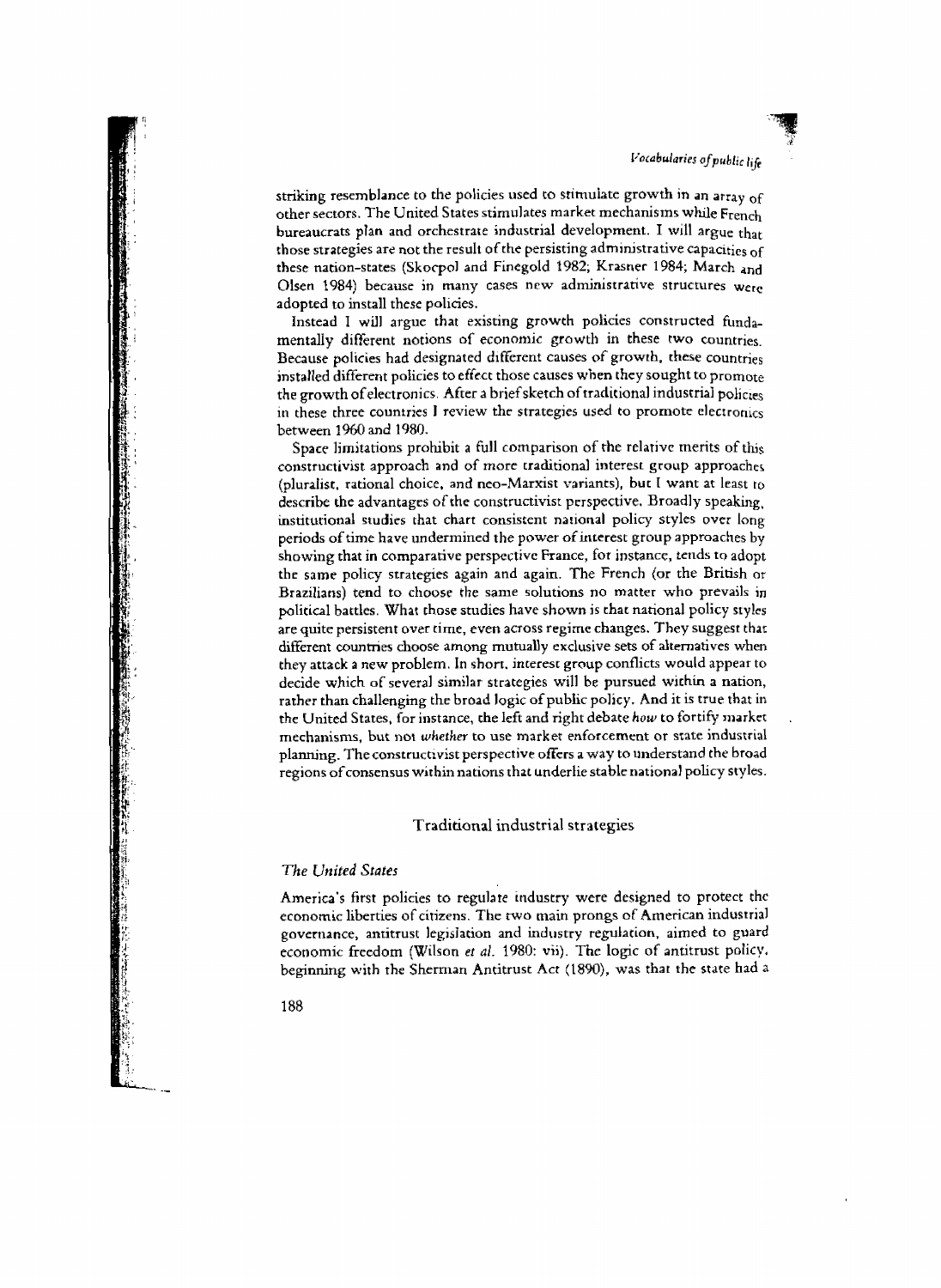C,

**duty** to sheld firms from predatory competitors. The Act to Regulate 1, **hterstate** Commerce **(1887) which established** the first **of many federal**  r: ,**agencies** aimed at preventing discriminatory **pricing** practices **that**  could destroy small firms. As industrial growth progressed these **govern-** ' ment interventions, designed to guard **economic liberty. were** constructed as : **a cause of America's industrial rakeoff and soon** became **a positive** prescription for growth. In the nineteenth century the corruption of federal **schemes** to aid industry had galvanized Americans against interventionist **and** marker enforcement **was soon equated** with *taiwer-faire.* **As**  Andrew **Schonfield argues,** a series of changes in the last quarter of the nineteenth cerltury led **Americans** away from a belief in the capacity of states to promote economic growth directly and toward "the view, shared by both political parties, of the **natural predominance of privase** enter**prise** in the **rconomic** sphere" (1965: 302). In the emergent American construction of progress markets were ultimately rational, and public **polities** supporting markets **represented** an effort **to preserve** natural **economic** conditions. Natural selection became the **undcrlying** rhctoric of chis **form** of industrial rationality. Free markets would select the best firms for survival. in the aggregate producing the highest **possible rate of** economic growth.

#### France

The organization of the French **state at** the time **of** industrialization was another thing altogether. France had prospered and grown under a strong centralized state that could supply a largestanding army to rebuff continental invaders (Anderson **1974). State** centralization **had** been the key to France's military successes under feudalism, for it allowed the monarch to suppress local groups in the national interest. Thus industrialization occurred under the auspices of a **strong** and interventionist state. Louis **XIV's** finance minister **took** measures to centralize **control** over the economy in order to orchestrate growth, and Colbertism was born. In the nineteenth century the French state designed and built a centralized transportation **network** of highways, canals, and railways (Adam 1972; Pilkington 1973). As industrialization progressed **the** French bureaucracy assumed control **over** an array of **key** industries. from tobacco to porcelain to **shipbuilding,** whenever private control threatened to bankrupt them (Zeldin 1977: 104). The state nationalized key firms and irldustrial sectors to ensure **that they would be well** run, from the national passenger train **system** (SNCF) to Rcnault. Those policies were based on the analogy of biological functionalism, in which the organism could not survive and prosper without a complete ser of healthy organs **(read**  industries). By contrast, other countries with economies the size of France's **have** tended **to** choose a few industries in whch they enjoy competitive advantages to support.

調節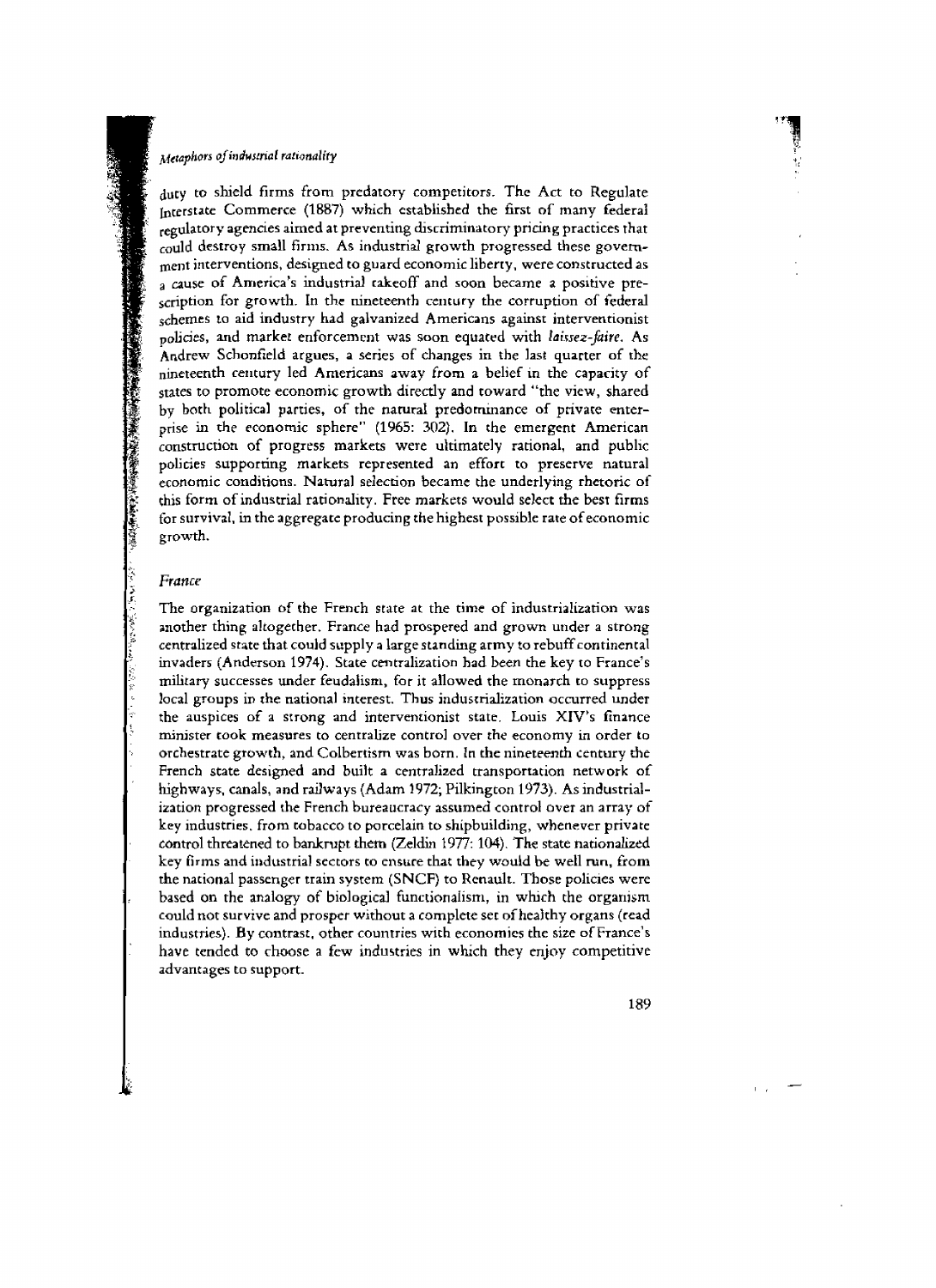The second part of the biological **analogy** involves state orchestration **of**  industrial **growth. Since the** Second World War state planners hare **pursued**  a new version of Colbertism by coordinating development under a series of **five-year plans.** Indicative **planning** has involved elaborate **sectoral growth**  projections and selective interventions to meet national goals (Cohen **1977).**  The logic of this system is that the state should "mobiliz[e] private interests in the service of public ambitions" such as growth (Hayward 1986). The **emergent** French understanding of growth revolves around a central **state**  that coordinates the self-interested actions of private entrepreneurs toward **national** ends. In this scheme the pursuit of self-interest in free **markets**  threatens, without state oversight, to undermine the collective good. The implicit analogy is to a biological system, with a single brain (the **state)**  orchestrating the different **parts** to achieve growth.

The essential French view, which goes back to **well before** the Revolution **of** 1789, is that the effective **conduct** of a nation's **economic** life must depend **on the**  concentration **ofpower** in the **hands ofa** small number of exceptionally able **people,**  exercising foresight and judgement . . . The long view and the wide experience, systematically analyzed by persons of authority, are the intellectual foundations of the **system. (Schonfield** 1965: **72)** 

After the **Second World** War both the United States **and** France recognized the military **and** industrial potential of electronic miniaturization. **and** both governments committed massive **resources** to **research and development.**  Their strategies were shaped by these national constructions of industrial rationality in palpable **ways.** The United States consistently tried to **stimulate market mechanisms by** offering incentives to existing firms and encouraging market entry. French bureaucrats tried to rationalize the industry from above by restructuring firms, concentrating research and production expertise, and discouraging **the** entry of **new firms.** 

# American **electrorlics** policies

**The** United **States created** several new policy instruments to promote the development of the electronics industry, but **adhered** to **the same** principles of market enforcement and stimulation that **it had** used **since** the nineteenth century. That is, institutional structures were changed to promote the electronics industry, but in **an effort** to **apply the** traditional of natural selection by market **farces.** New policy strategies resembled traditional strategies not because they were pursued **through** old administrative channels, as institutionalist approaches to public policy suggest, **bur**  because they **drew** upon institutionalized constructions of economic rationality.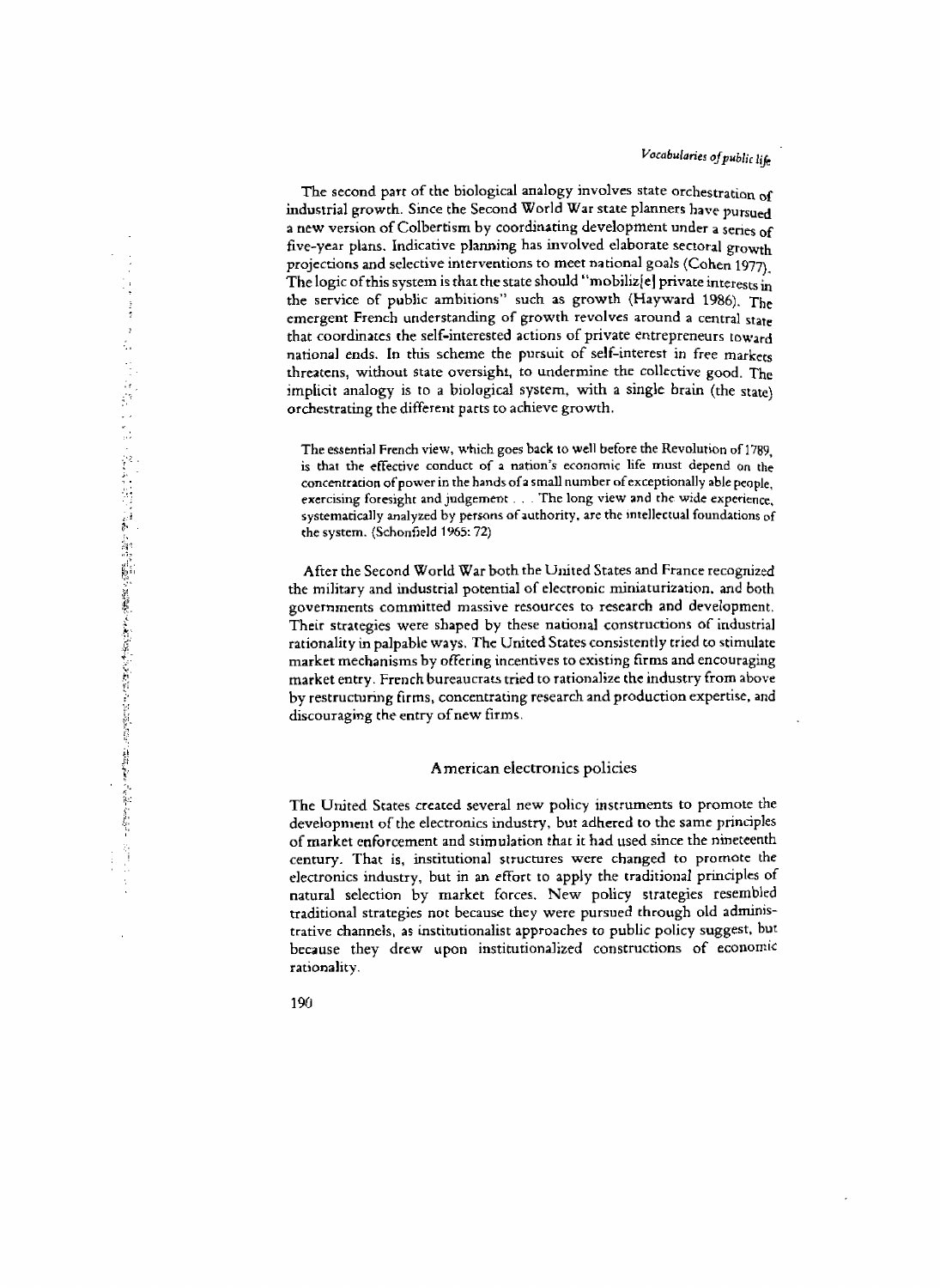!. argument proceeds from the contention that the received **wisdom**  *<sup>I</sup>*American **industrial** policy (the **United** States has **no** industrial policy) **is mistaken (Magaziner and Reich 1982; Tyson** and **Zysman** 1983). First, '-, **bmerican regimes** have **consistently called** their own strategies **laisscz-\$ire** or non-interventionist, arguing that by enforcing market mechanisms they are *merely preserving the natural economic order*. Yet economists point out that ; **there** is **nothng** natural **about** market enforcement, which interrupts a <sup>i</sup>**tendency lor** industries to become concentrated in **order** to **achieve** stability, : of scale, and coordination. Second, **American** regimes **are**  : thought **not** to practice "industrial policy," whch has come to **mean** strategic interventions in particular sectors to promote growth there (cf. Katzenstein : **1985)** In fact American **governments** have **practiced** "industrial policy" since : fie years after the revolution in **the form of stock** subscriptions in firms ) ranging **from** banks to **breweties (Lipset** 1963), in **the** form of land **grants** to **canals** and railroads **(Kolko** 19651, and **in the form of research fundmg** and strategic purchasing policies under the auspices of such agencies as the Defense Department **(Hooks** forthcoming). More broadly, policies to effect ' **market** pricing mechanisms and competition are industrial policies; in Aaron **Wildavsky's words "thereis** no such thng as **not** having **anindustrial policy"**  \* **(1 984:** 28).

Since the 1950s federal agencies have promoted the **development** of **the electronics** sector with policies designed to foster market competition, by encouraging market entry **and** discouraging monopolistic pricing **and** trade **pracrices.** While those **policies have been** pursued independently by different agencies, they **constitute** a **coherent if** not coordinated effort to **effect growth by enforcing market mechanisms. They have** deliberately located authority j over the industry in market mechanisms **rather** than in **the** federal bureau**cracy by** limiting the federal role to **that** of **a consumer,** or referee, within a free market. Federal agencies have never aspired to establish a central **research** - laboratory, to dictate to firms. or to nationalize the **sector** (as in France) despite the fact **that the** state **has** bem the largest **consunler** of electmnics **goods.** 

# *The market model for R & D*

In the years **after** the Second WorId War it **was** clear to the scientific community that eiectronic **miniaturization was** within **reach, and would have a wide range of military and industrial** uses. **Yet** the Department of Defense did **not consider using the** national-laboratory model of research and development successfully used at **Los Alamos,** New Mexico, on the **Manhattan** Project. **Instead** federal agencies contracted **with** private **laboratories to** carry **out** their research projects. In the **postwar** period **the federal** government spent more, as a **proportion of gross** national product, on research **and developnient** than **any** other government in the world (Asher and Strom 1977).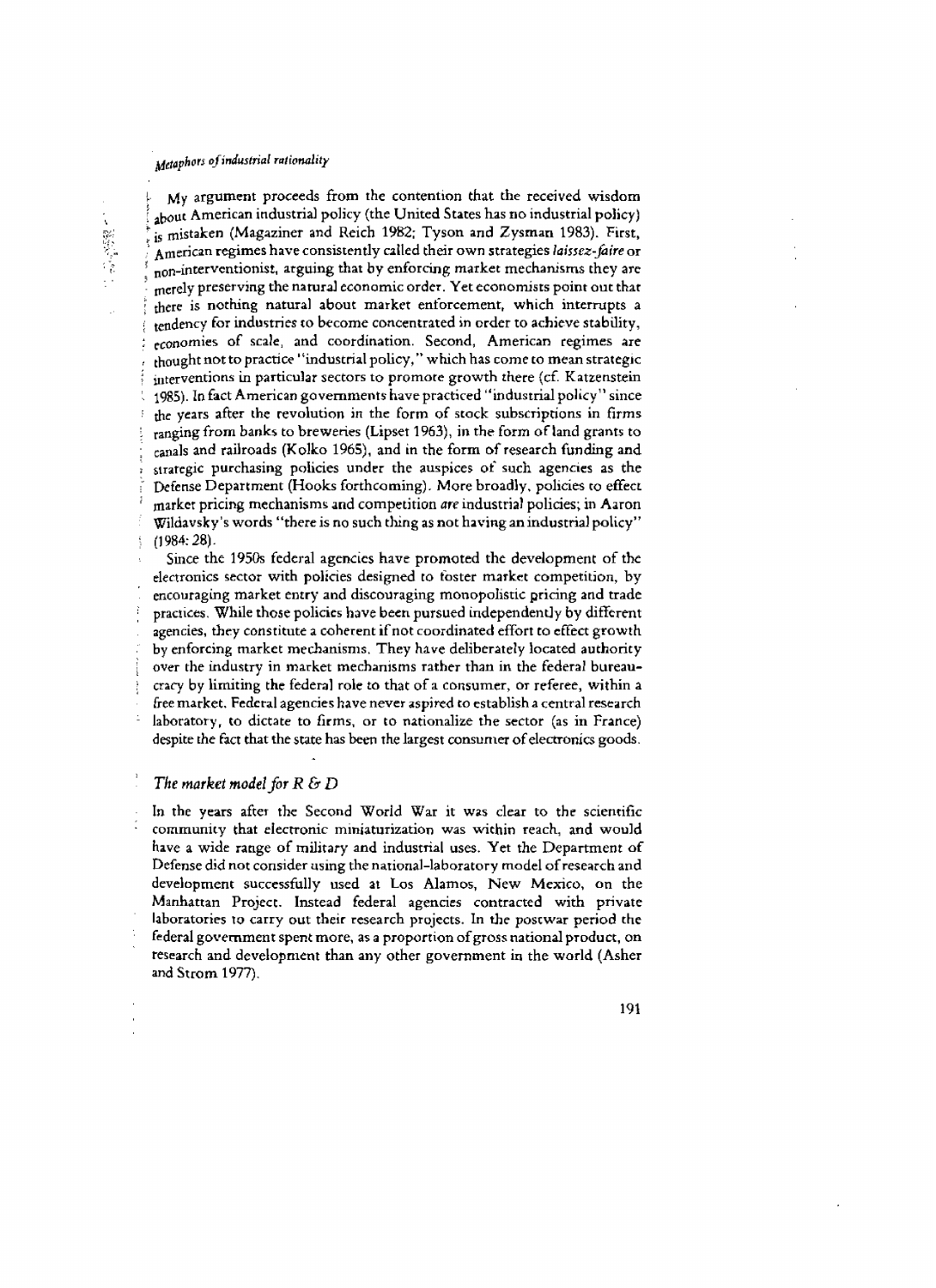**vocabularies** *~J'puhlli* 

Ŗ

The **decision** to give technology development first priority in the postwar **period** was motivated in part by the belief that technological **superiority**  a military necessity. **A** 1945 report from the United States **Office** of **Scientific**  Research and Development presaged **an** expanded public role in technological development: "The Government should accept new responsibilities for promoting the **flow** of **scientific knowledge"** (Bush **1945:** 3).

But instead of building a national laboratory or allocating a single research **grant** to one large laboratory in order to concentrate scientific expertise, **the**  armed forces stimulated competition among a number of private laboratories **in** order to develop the technology. The army, **navy,** and air force competed to **find** the best approach **by** financing research **on** entirely different miniaturization technologies **(Borms** 1988). In the late 1940s the army **financed** a **project** to improve conventional technology in electtonics, and the **navy** picked up the project in the **carly** 1950s under the name "Project Tinkertoy" (Golding 1971). In 1953 the air force tried to get **Department** of Defense support for integrated circuit research, and in 1957 it finally **received**  \$2 million **to** finance a "molecular electronics" research at the Westinghouse laboratories (OECD 1968). Meanwhile the navy was supporting the alternative "thin film" technology in private research laboratories, and in 1961 awarded a large grant to IBM to develop production potential (Kleiman 1966). At the same time (1958–64) the army was financing research on the micro-module approach to miniaturization in the laboratories of RCA. By the late **1950s** laboratories across the country were racing **to** find new ways **to**  miniaturize electronics components (Borrus 1988).

Major breakthroughs came at **Texas** Instruments, where Jack Kiiby produced a **working** integrated circuit in 1958, and at Fairchild which **soon**  afterwards developed a technique for mass-producing integrated circuits. While both breakthroughs came under private research **funding, the** armed forces' strategy ofsrimulating research competition **by** awarding large grants to competing laboratories was credited with the success. Federal funding had . kept both of these laboratories alive, **but** both had the foresight to finance the patentable stage of research privately (Golding 1971; Asher and Strom 1977).

The Department of Defense had deliberately supported competing lines of research in private laboratories during the 1950s and **1960s.** They refused **to side** with one scientific team or another, instead lerting the competitive market sort out which technology **would** prevail. In those years the French government had chosen to pursue **only** germanium technology, with the result that they **were** most advanced in that field but had virtualIy no experience with competing technologies.

# **Inventing a market for semiconductors**

**By** 1961 Texas Instruments had completed a working prototype computer that was **based** on integrated circuits. Integrated circuit technology **was**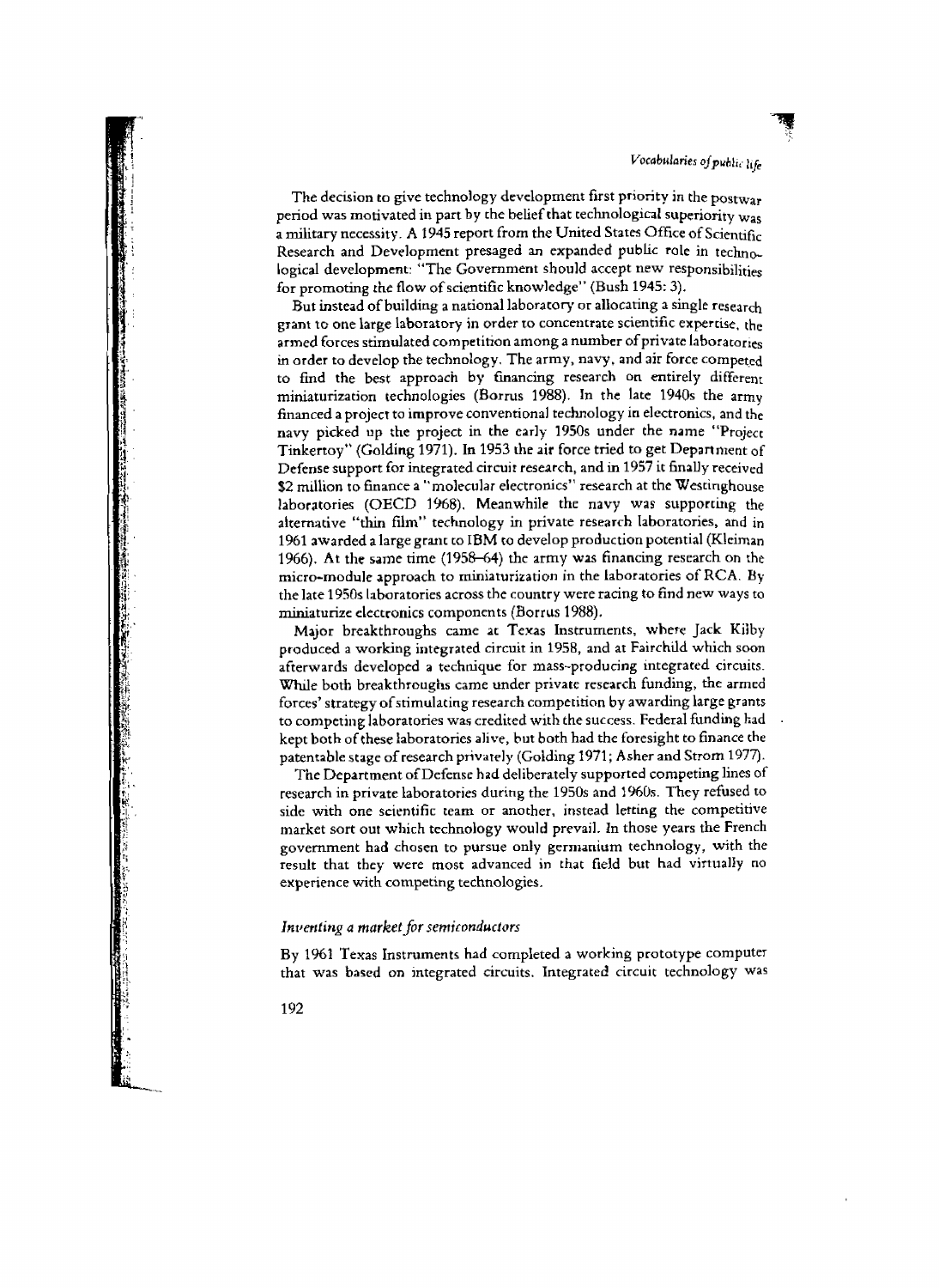$\frac{1}{2}$  still extremely expensive, and the Department of Defense (DoD) now sought to bring the price down so that it could use the technology in a wide range of applications (Golding 1971). DoD and NASA adopted a demand side <sub>approach to stimulating the development of production technology and the</sub> pwth of industrial capacity. **In** short, federal agencies decided to under**write** the cost of the production **learning curve** rather than wait for the private market to do so. In 1962 federal purchases accounted for 1W percent of integrated circuit sales, **valued** at \$67 ridlion **(McKinsey** and **Company 1983;**  Henderson and Scott 1988: 52).

**The Department and** NASA saw important weight advantages for the use of integrated circuits in their new Minuteman **II** missile and Apollo programs, **and** they expected military and aerospace appiications to proliferate as integrated circuit technology improved. They pursued **two**  strategies to stimulate growth. First, they ordered the technology for every application **they** could **think** of, even **when** the resulting weight reductions over transistor technology didnotjustify the extra cost (Tilton **2971).** Within **<sup>a</sup>**few years the **armed** forces were **demandmg** the technology in **seventeen**  diflerent defense systems, from radar to guided missiles **(Asher** and Strom 1977: 74). NASA and DoD put **out** enormous contracts for integrated circuirs **with** the explicit aim of developing more efficient production techniques. **As**  early as 1962 a trade **journai** noted that **avionics** research and procurement proposals now demanded the new technology:

**A small bui** increasing number of proposal requests for studies, and in certain cases hardware, specify **microeIectronics** - **at times when the value of its use is dubious**  . . . *not* **to have a microelectronics capability about which to boast m equipment**  proposals, **is to risk one's chances of winning cotltracts. (Miller and Pickarz 1482)** 

Second, they deliberately spread the contracts among multiple suppliers, in a **DoD stratcgy** known as "multiple **sourcing,"** in order to stimuIate competition among firms rather than concentrating purchasing power to achieve economies of **scale** and the concentration ofexpertise in a **single** firm. In 1962 the Department awarded Texas Instruments the original Minuteman Il development and pre-production contracts, with Westinghouse as a principal subcontractor. In 1963 the Department **signcd** contracts with **Texas**  Instruments and RCA for large quantities of integrated circuits, for which they agreed to pay about \$100 apiece or roughly three times the market price [Golding **1971; Asher and** Strom 1977: **45).** In the **same** year NASA ordered some 200,000 integrated circuits, most of which were provided by Fairchild.

The Defense Department strategy for stimulating production advances worked. Between 1962 and 1967, when defense procurement accounted for over half **of** all integrared circuit production, the unit price declined from \$50 to \$3. The air force attributed thr development of integrated circuits and the rapid growth of the industry to this strategy of market stimulation. An air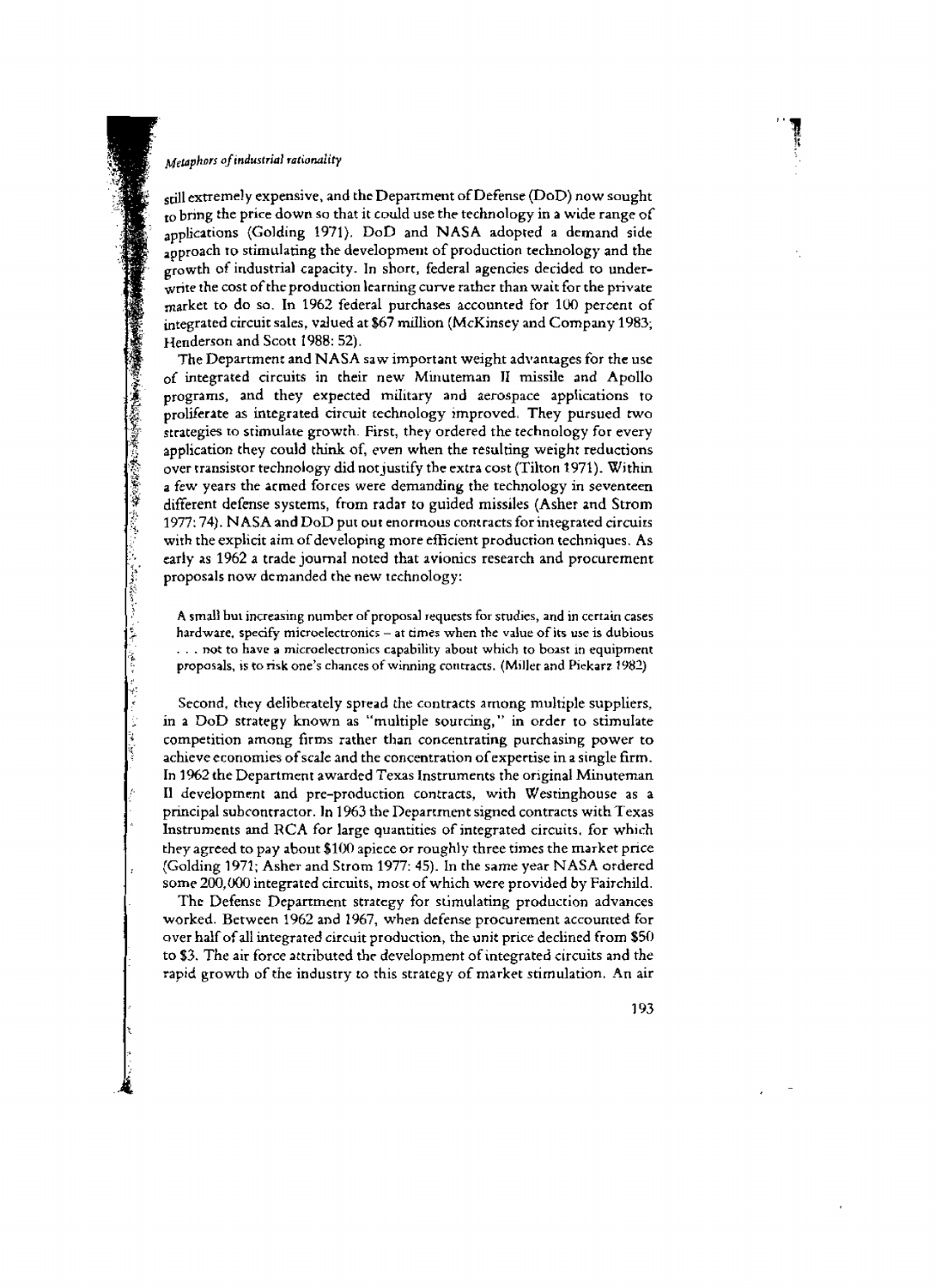Vocabularies of public life

**force** document of **2965** argued that the expansion of the industry resulted from "a combination of wise policy direction by the Department of Defense: **initiative,** stimulation, and dynamic management by the Air Force **Systems Command** [the largest federal consumer]; and spirited response **by industry"**  (quoted in Golding 1971: 45).

These policies also successfully encouraged market entry by new firms Between 1966 and 1973 alone over 30 new integrated circuit **firms** entered the market (Borrus 1988: 56).

# **Enforcing market comprtirion through antitrust**

In the early phases of integrated circuit development federal policy **was to**  stimulate competition by offering **private** firms incentives to invent **new**  hardware and new production techniques. In the years since the late 1960s federal agencies, particularly the Defense Advanced Research Projects Administration and NASA, continued to finance technological development by funding research **efforrs** in campeting laboratories, yet antitrust **policy**  gained a higher profile in the electronics sector.

Even in the earliest years of the integrated circuit industry antitrust policy played an important role in industry structure. Why didn't IBM and **AT&T**  compete directly in semiconductor production? The Justice Department had successfully sued IBM for antitrust violations associated with requiring its computer customers to buy **computer** cards from **IBM and** not from competing firms in 1932, and in 1949 it had sued **AT&T** for pooling patents with General Electric, RCA, and Westinghouse to prevent **market** entry by new fi **rms** (Soma 1976). IBM understood that **competing** with its suppliers in the components industry might lead to further antitrust litigation. **AT&T's**  Western Electric division **was** prohibited from **selhg any** output **(for**  example, integrated circuits) to commercial customers as a result **of the** 1949 suit. which effectively kept it from getting into that business (Soma 1976). In . short, competition among small firms **was** fostered durmg the **penod** by "antitrust constraints on potential entry by electronics giants IBM and **AT&T** into the open market for semiconductor devices" (Stowsky **1989: 245).** 

Despite its precautions **in** integrated circuit development, by the late **1960s**  IBM had become the **focus** of **computer** industry antitrust litigation under the Sherman and Clayton Acts, which **protubit** efforts to restrain trade, attempts to monopolize industries, and acquisitions that would produce monopolies (Fligstein 1990). Prohibitions against acquisitions that would produce monopolies were, by most accounts, prophylactic in that they prevented industry giants from considering mergers. Restrictions against the restraint of trade were the **focus** of lirigatian.

**In** 1969 the Justice Department tiled suit against **IBM** for restraining the trade of its competitors, principally by bundling software, hardware, and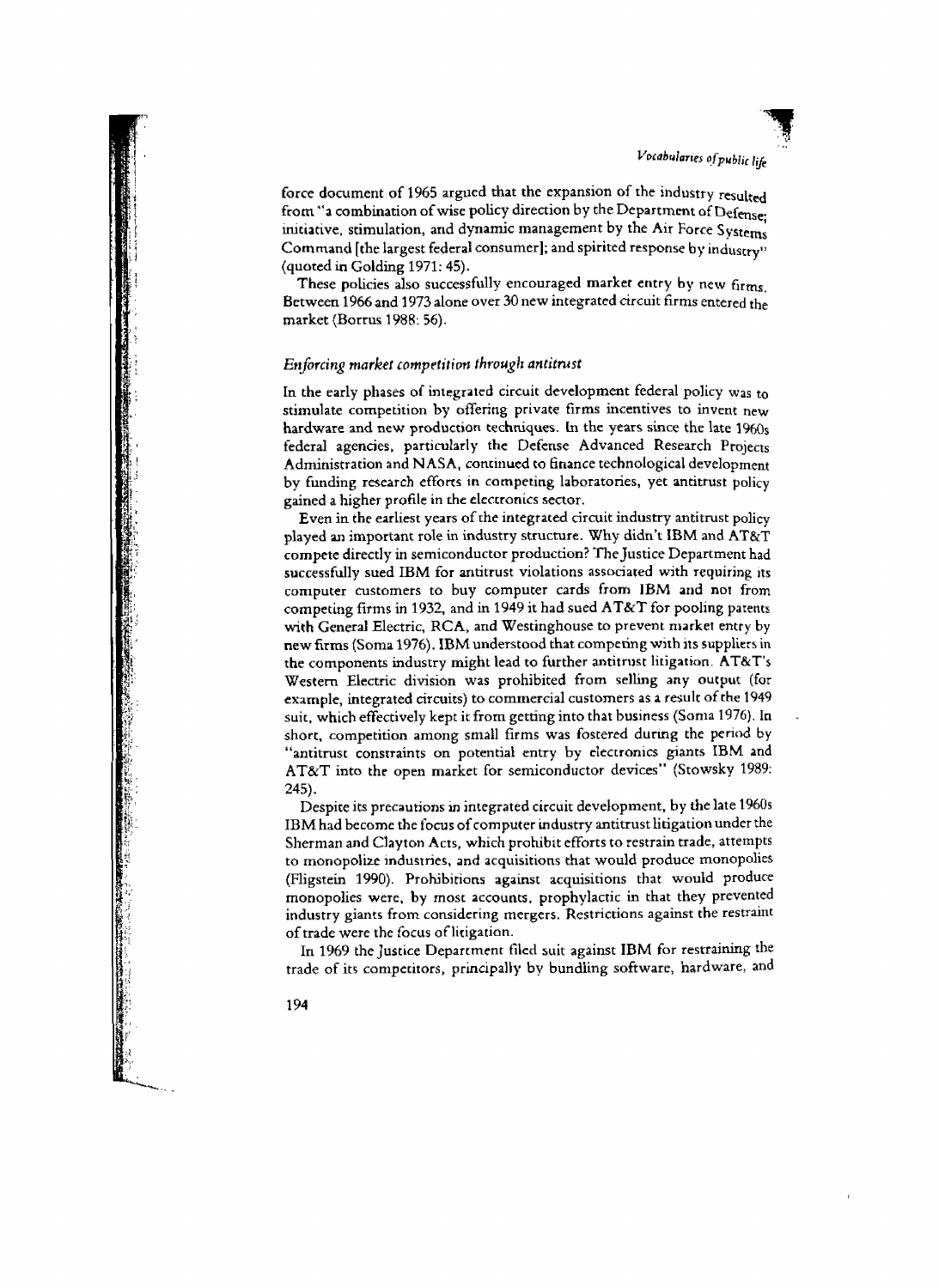# *,~~~~~hors* **of induswiai** *rationality*

**,,pport** services and requiring its clients to purchase all three **(Soma** 1976: **35).** After thirteen **years** oflitigation the Justice Department dropped the suit, **having** effectively put an end to the practices it objected to **(McClellan** 1984: **61).** The longstanding **IBM** suit stood as a warning to other manufacturers that the Department would not tolerate practices that amounted to the restraint of trade.

IBM has suffered a number of private suits as well. In 1969 Control Data *C*<sub>O</sub>rporation (CDC) sued IBM for deliberately trying to undermine CDC's husiness. On the eve of the introduction of a new high-end CDC machine LBM had announced a competing machine which was not yet on the drawing C to drop **its** price dramatically **and** to lose **a** number of 973 the suit **was settled** out of court for over \$100 **miuian**  worth of subsidies and guarantees (Soma 1976: 37; McClellan 1984: 59-61). **At** about the same time a **number** of firms brought suit against IBM for **restraining trade by not mahg** system **specif cations** available to **competing**  . **producers** of peripherals and components. **Advanced** Memory Systems, Telex, and Memorex, **as well as a number** of **snialler** firms, won such suits. The Justice Department had opened the way for such suits with its early **and AT&T.** The **logic** of **their** electronics industry litigation was that large firms in this growing industry must not inhibit **market entry or** successful competirion from their smaller rivals.

The outcome of this set of policies has been easy entry into the semiconductor field and substantial competition among small entrepreneurial firms. This was evident from early on in the semiconductor industry:

Unlike integrated clrcuit production in Europe and Japan, which **was** dominated by . large, vertically integrated electronics systems **manufacturers, IC** production **in** the 1. United States **came to be dominated by** a set of independent "merchant" **firms**  whose **primary business was** the **manuhcture** and open market sale of **semi**conductor devices. **(Stowsky** 1989: 245)

In short, at each stage of development **American** policy toward the electronics industry has been to encourage competition **among** firms **and**  facilitate market **entry.** The idea **ofdirect** public involvement in production, **even** in **a** *sector* **so dominated** by public procurement, was anathema. As Andrew **Schontield** argues, "Among the Americans there is a general commitment to the view, shared by both political **parties.** of the natural predominance of private enterprise in the economic sphere" **(1** 965: 302). **The logic** of American policies **was** that naturaI market selection mechanisms serve as a rationalizing force that transforms individual initiative **inca**  macroeconomic growth.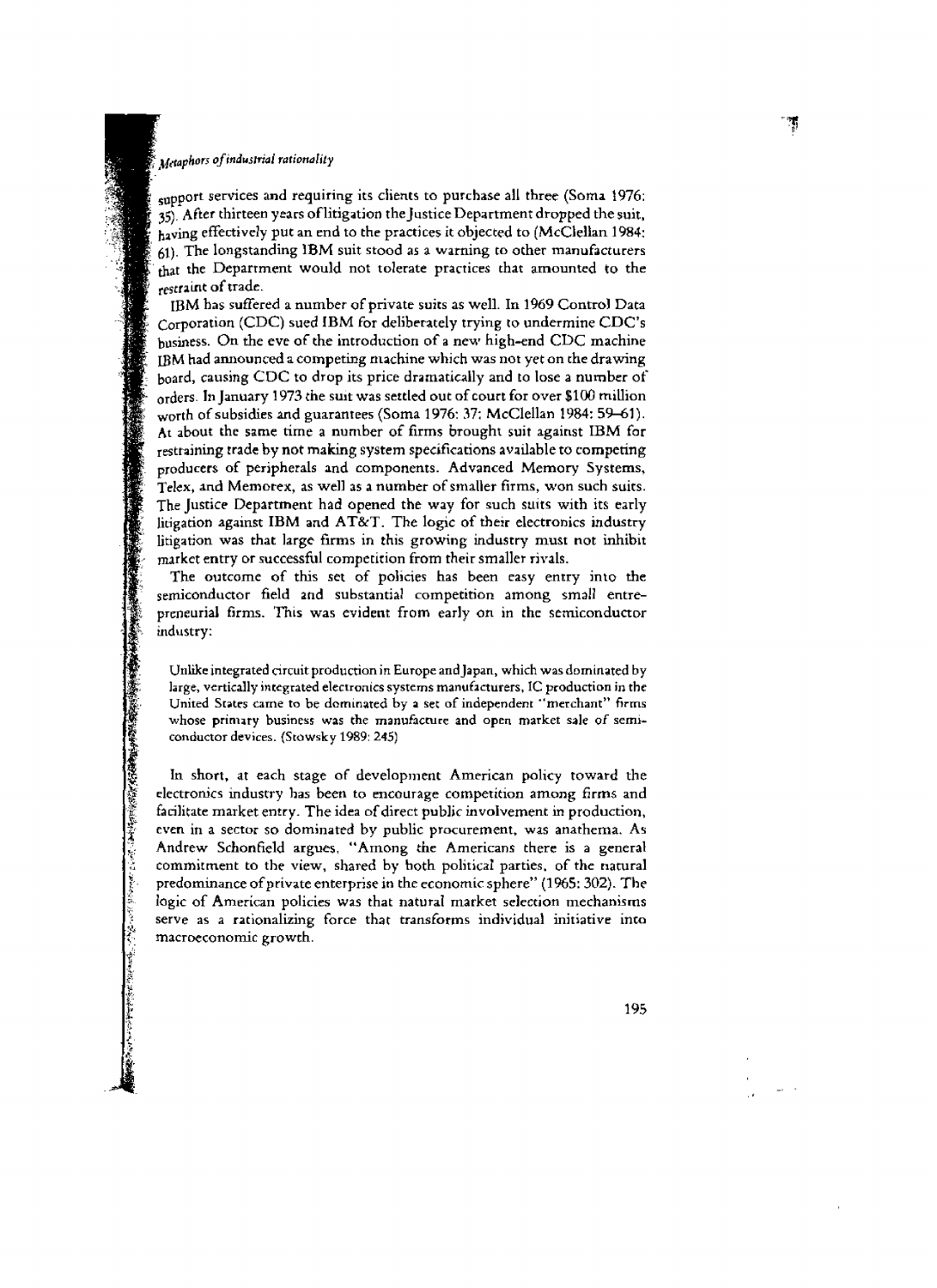# Mimicking Japan

**While in** the 1960s and 1970s these policies were validated by America's dominance of international markets, by the early **1980s** it became clear that Japan **was** overtaking the United States **in** certain key areas. particularly semiconductor **production.** The Japanese **had gained the lion's** share of the market with **an** industrial strategy based on government sponsorship **and**  industry collaboration on research and development. These experiences tended to disprove American notions of market rationality, at least for the semiconductor sector, and Americans tried to effect the Japanese prescription in several settings. US Memories, a California-based memory **chip**  cooperative involving seven major computer manufacturers, was to **expand**  US production **capacities to** ensure a steady supply of **chps** but the **venture**  fell apart in early 1990 over disagreements among the firms. The Austin**based Sematech is a joint vcnture** of **26** hgh-technology firms; it **was**  established in 1488 to develop **and** diffuse **new** semiconductor production techniques that would keep the United States at the cutting edge of **the industry.** The group has received \$1 **00** million annually **in** federal funding for 1989 and 1990, which amounts to about 40 percent of its budget. The venture has attracted several hundred scientists, yet industry analysts maintain that it is **grossly underfunded** as compared to the research efforts mounted by Iapan's MITI *(Vaughan and Pollard 1986; Stowsky 1989)*. These collabora**tive efforts represent a** response **to the** apparent failure of **"narural** selection" in the semiconductor industry. The Americans' capacity to use the decline of **the** semiconductor industry to **hsprove** that "natural selection" would work **suggests that rationalized meaning systems** indeed consist of sets of **means**ends designations; it suggests also that **these are** highly **susceptible to revision when** the means they designate appear to fail (Wuthnow 1987).

# **French** electronics **policies**

If Anlerican electrolllcs policy was motivated by a belief in the **etEcacy** of market processes, French policy was motivated by the belief that economic rationality would result from state orchestration of the efforts of private actors. **As** Richard **Nelson** puts it, "The tradition of a **strong civil service**  actively **engaged** in encouraging, protecting, **and subsidizing** particular industries goes back to the Bourbons. It was not unnatural, therefore, for the French to assume that the government should play a major **role** in guiding industrial development" (1984: 33). French policy could hardly have been more different from American policy. Where the **Americans** outlawed mergers **the** French brokered them. Where the Americans refused to favor particular **firms** in their procurement procedures, the French designated "national champions." Where the Americans sought to stimulate competition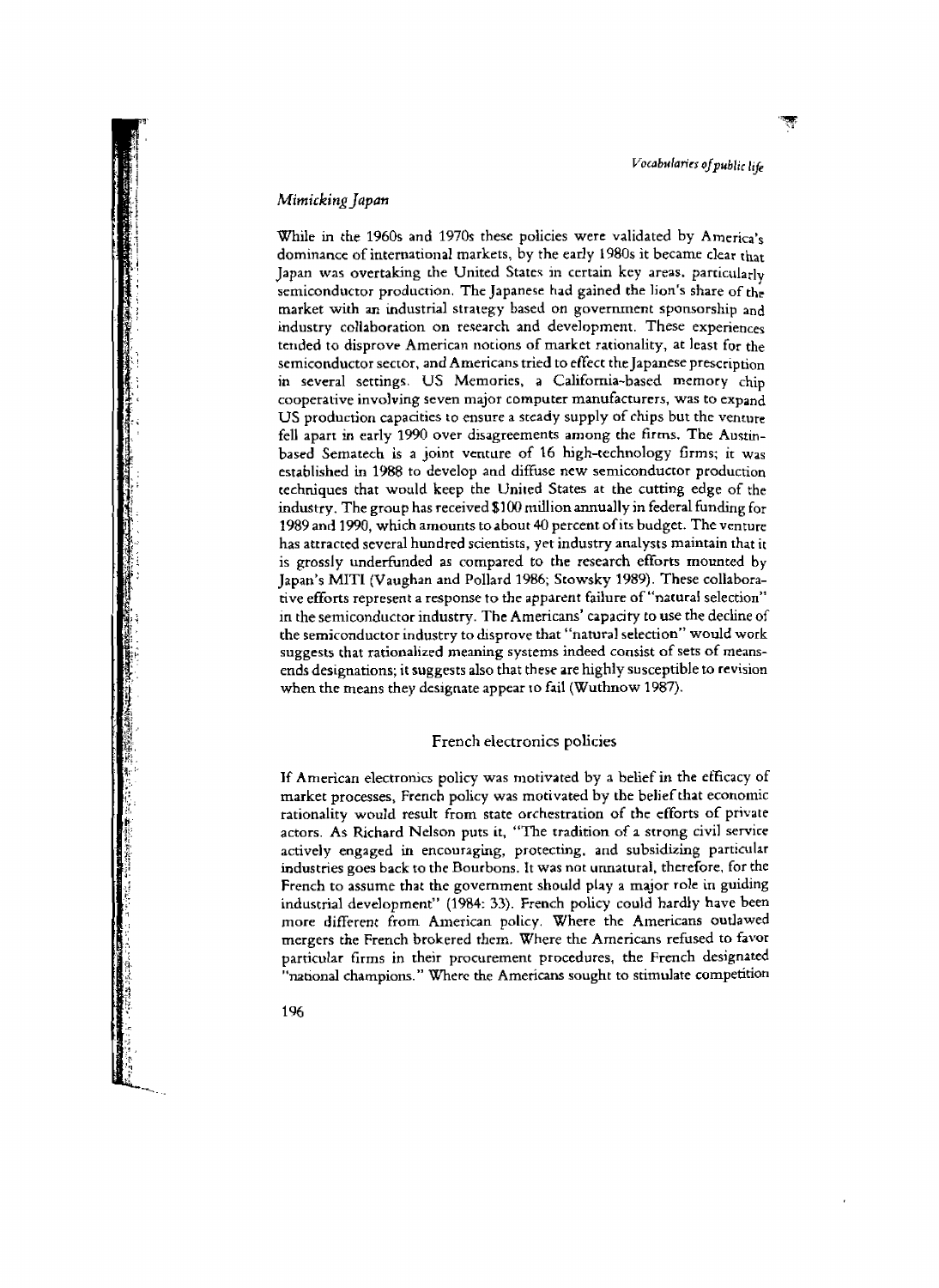: **and market entry the** French sought **to eliminate both. Where the Americans**  made agreements to make product competition illegal, the French ! **encouraged it.** 

, **French research and procurement policies** did **not aim to multiply efforts to**  ! **reach a particular goal, but to concentrate them under a rational central plan. When it came to research and development, this** meant **that policies research into one promising** technology **rather than competing**  technologies. When it **came** *to* **production and marketing it meant that poIicy**  was aimed at concentrating the electronics sectors rather than encouraging **competition. The "national champion" strategy pursued** by the **French has involvd inducements for competing firms to** combine, **through horizontal mergers and restructuring; this has created large firms specializing in different high** technology **products that** tjce **no cornperirion within France.**  Part of the logic was that France should develop every pertinent sector of the **computer industry rather than specialize In a particular product** 

France has seen three principal national electronics plans since the 1960s: the Plan Calcul (1966), Giscard d'Estaing's internationalization strategy (1977), **and La Filiire Electronique (1982). Each was designed** *to* **restructure the industry, in order to concentrate electronics capacities in parallel "national champions" that would specialize in mainframe machines, ofice**  computers, telecommunications equipment, and semiconductors. The first **plan was to** develop **national self-sufficiency,** the second **to expand international collaboratjons to take advantage of technology transfers, and** the third was to nationalize key firms to bring them under greater state control. **The common logic of these three plans was that (a) state orchestration could rationalize the efforts** of **individual firms whereas free markets would produce industrial chaos** (the **braln analogy) and** (b) **the vitality of the entire iridusiry was dcpcndcnt on the vitality of every subsrctnr (read organ) and thus state** policy **involved a plan for each subsector** (the **biological funcrionalism analogy). The latter was achieved largely through sectoral consolidation**  (merging **establishments with similar products) and market apporrionment**  (allocating markets for particular products to particular firms).

# *The single-strategy approach to research*

**Before the 1960s** the **French electronics industry** enjoyed **substantial success.**  In 1960 Machines Bull still rivalled IBM in the international market for computers, having exported machines to the United States since 1950 under **a limnsing agreement with Remington Rand (Mazataud 1978: 17). French success had** come with their **advances in germatiium technology, which had**  been **promoted by a government research and procurement strategy that** con**centrated effdrts on that** one technology. **By** demanding **germanium techrlolugy in wcapons in thc 1Y%, and** fundmg **research** only **on that technology, the French state had made France the world** leader **in germanium** technology.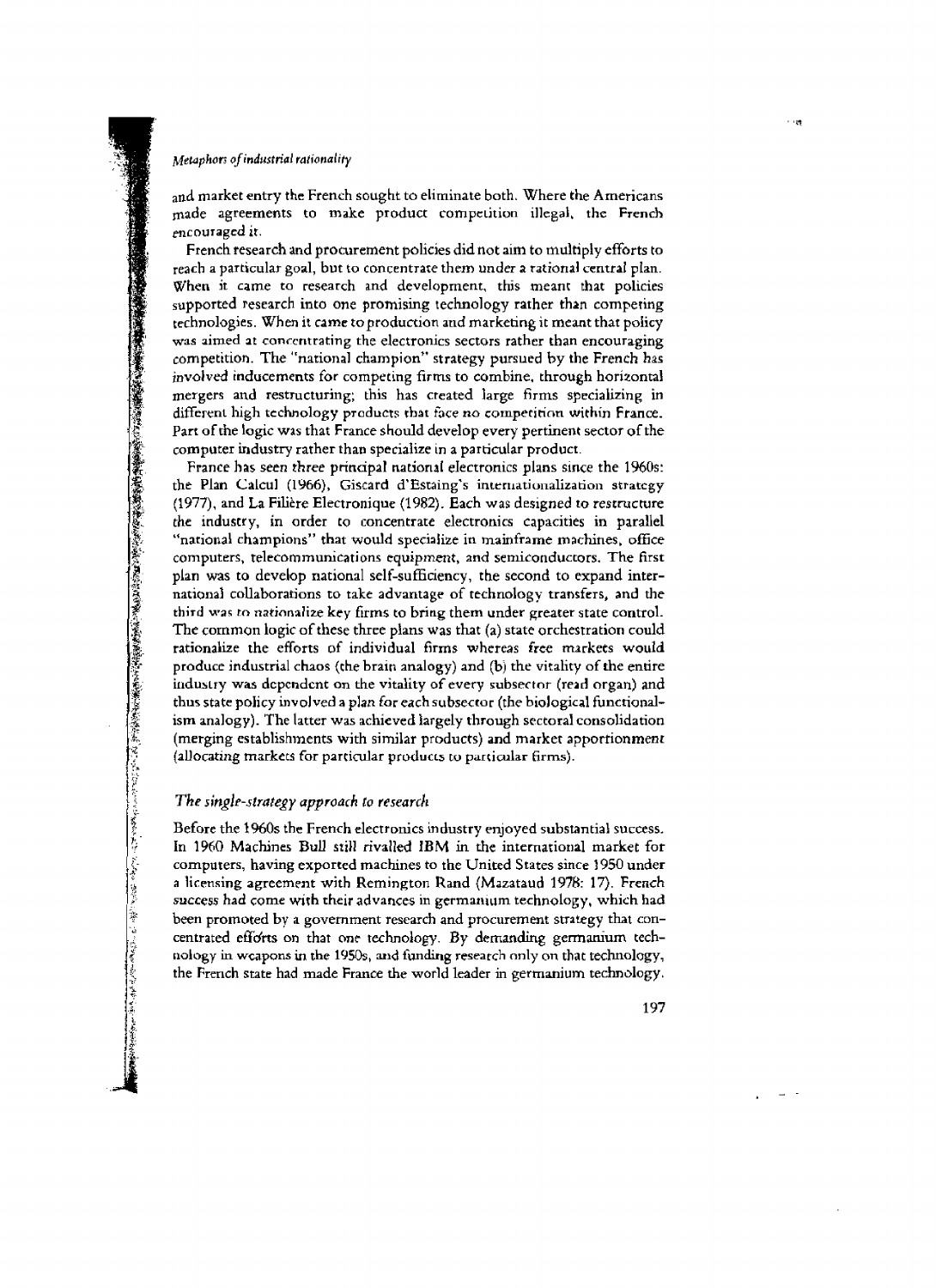*Vocabularies of public life* 

The French strategy of permitting civil servants to choose a single technology to invest in **would have** proven successfd **in** the long **run if** integrated **citcuit** breakthroughs had not eclipsed germanium technology. Instead, the events **at Texas**  Instruments meant that government policy would have to change course.

What pushed the French government to develop a more ambitious and interventionist policy **far** the electronics sector **was** an American embargo on the export of mainframe **machines** to France - machnes which the **French**  government had wanted to use in its nuclear research program. That action catalyzed existing French sentiments in favor of devejoping every **vital industrial** sector rather than specializing in certain **goods** and technologies what I have been calling the functionalist analogy. The French government **now** felt that dramatic action was needed to bring its computer industry **up** to speed, *so* that it could supply the military and industries that depended **on**  computers. The concurrent acquisition of **France's computer** industry **leader**  by the **American** firm General Electric reintorced those sentiments.

To ensure the vitality of the French computer **industry** the state **introduced**  the "Plan Calcul" in 1966. Under the plan the state established a national laboratory in Le Chesnay, outside of Paris, dubbed the Institut Nationale de Recherche en tnformatique et Automatisme **(INRIA). lNR1A** was **placed**  under the direct control of the planning authority **and** by 1968 was receiving half of France's 9 million **franc** research and development fund for semi**conductors** as well as the **bulk** of the nation's computer research funding **(Mazataud 1978: 29-30).** 

Private research **and** development contracting differed in several ways from that in the United States. First, the state's Délégation Générale à la Recherche Sdentifique **et** Technique concentrated financing in four large laboratories by contracting directly for research, rather than encouraging competition for research contracts by putting out requests for proposals as the armed forces did in the United States (Tilton 1971: 128–31). Second, the four principal laboratories, **INRIA** and three private laboratories, pursued research on different products rather than competing to **firid** the **best technology for a particular** product. The SESCOSEM laborator)., **for**  instance, specialized in components research while **INRIA** specialized in mainframes. Research programs **were** coordinated to the end of developing **a11** of the technologies necessary to build computers. In each sub-field planners and scientists chose a single technological strategy to pursue.

# *Production: the "national champion" approach*

The centerpiece of the Plan Calcul of 1966 **was** an effort to restructure the computer industry to produce **sectoral** "national champion" **firms.** Planners coordinated agreements among the major all-French manufacturers, **excludmg** Machines Bull because of its **American** ties, and restructured **firms**  to consolidate the industry. **In** December, under the auspices of the plan,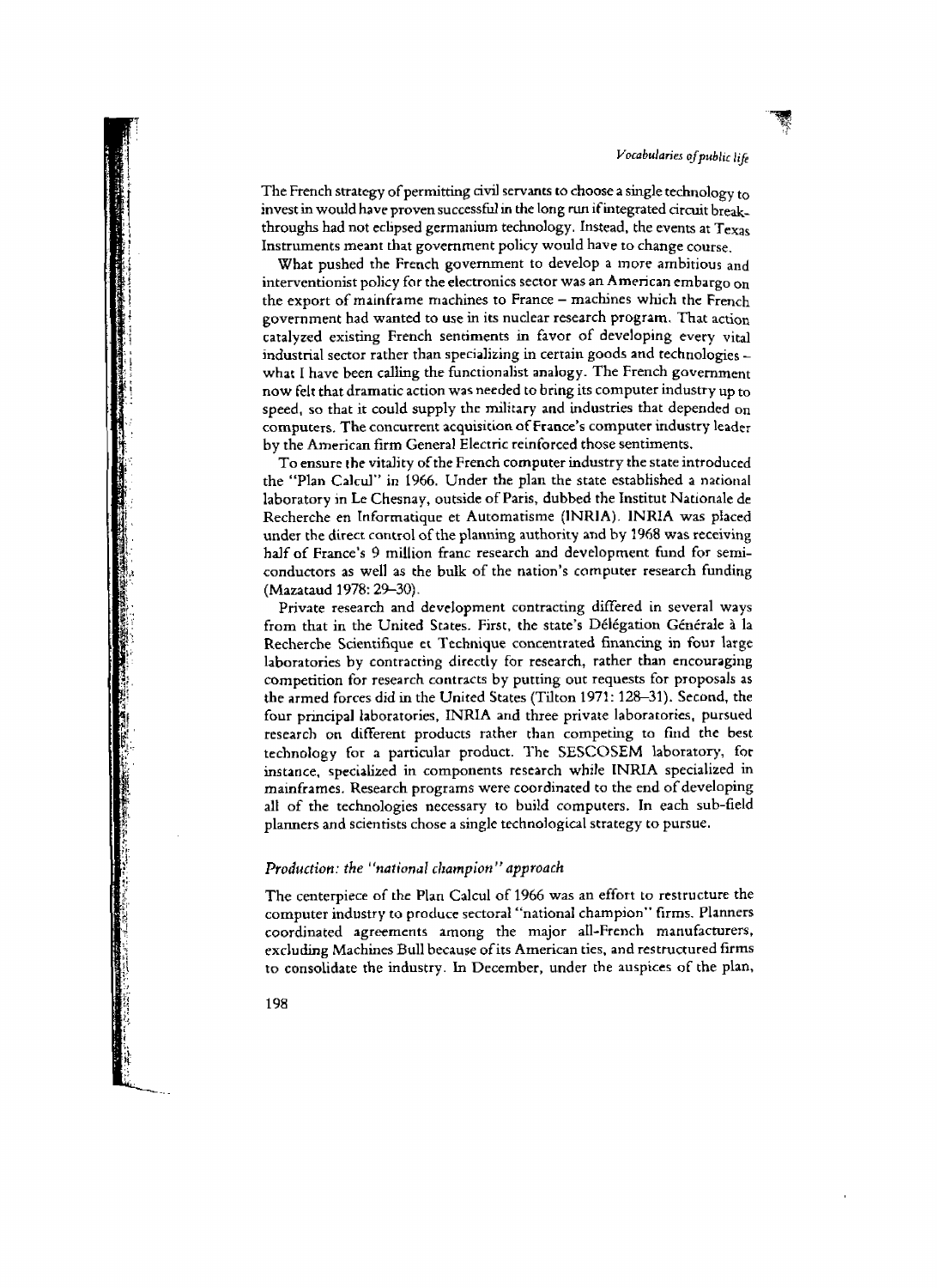accord **was signed between the state and the three largest French-held computer companies: Schneider, the** Compagnie *de* **Tcil+raphie Sans** Fil (CTSF), and the Compagnie Général d'Électricité (CGE), establishing the **Compagnie lnternauonale pour** l'lnformarique **(CII).** Under **the plan the state promised 420** million **franus for rcsrarrh and loan guarantees, totaling**  500 million **francs, in return for a promise that by 1972** CII **would produce**  four mainframe computers (Mazataud 1978: 30). Over the next few years **state planners brokered further mergers. to increase the concentration of the mainframe industry. In 1968 the independent Thomson acquired CSF and their 77** percent **share of CII, and in 1970 C11 absorbed Sperac. By** ~hr carly **<sup>3</sup>**970s Thornson-CTSF **controlled** the **lion's share of the industry, including**  majority interest in CII.

**State planners did not stop at designating a national champion in the 6eld oflarge computers but went on to dictate what that** firm **wouId produce. As John Zysman (1977) points out, planners prevented** CIT **from** exploring **market niches** by **decreeing that it would produce medium-size mainframe computers for industrial and military purposes** *that* **would** cornpcrc **directly with IBM's product line.** 

**The Dil&garion rcpliated the Plan Calclil strategy to** effect **horizontal mergers in the peripherals and components (Plan des Camposants) sectors in 1966 and 1%7 respectively, in both cases by detaching subsidiaries from their parent companies and** *combining* **them with cornpentors In thesarne product line, so creating the new SPERAC whch would produce periphrrals, and SESCOSEM which wouldptoduce cotnponcnts. As with** CII, **stace planners decided what these groups would manufacture. The** Deligation **had** decided **that** CII **would build machines hascd on Texas Instruments' semiconductor components, and as** *pan,* **of** *the* **overall plan** decided **that SESCOSEM should duplicate- the TI line of** components **with the aim of supplying** CII **with**  French-made semiconductors. SESCOSEM had no particular strengths in **producing semiconductors and was unable to achieve** TI'S economies **of**   $scale$ , thus the firm continued to require substantial state subsidization *(Z* **ysman 1977: 149).** 

The **planners' strategy of hviding up** product **lines to eliminate** com**petition** among French **manufacturers received another boost in** *1969* **when Thornson-CSF and CGE (a** CII **participant) signed a treaty** of "nonbelligerence"; **in it they agreed to divide up** the **dectrur~ics market so that** they **would** *not* **be in direct** competition in **any major product** line. CGE **was to hcus ail tclccommunicatians and energy devices** and **Thornson** on infotma**tion technology and business and industrial use electronics equipment (~azathud 1978: 39).** 

**The Deligation's lnitial marketing strategy was simple. They decreed that government agencies and corporations would purchase CII products rather**  than shop for computers on the open market. That strategy was predicated on **the market power** ofrhe French **state,** *where* **therailways, air** lines, **nriljtjes**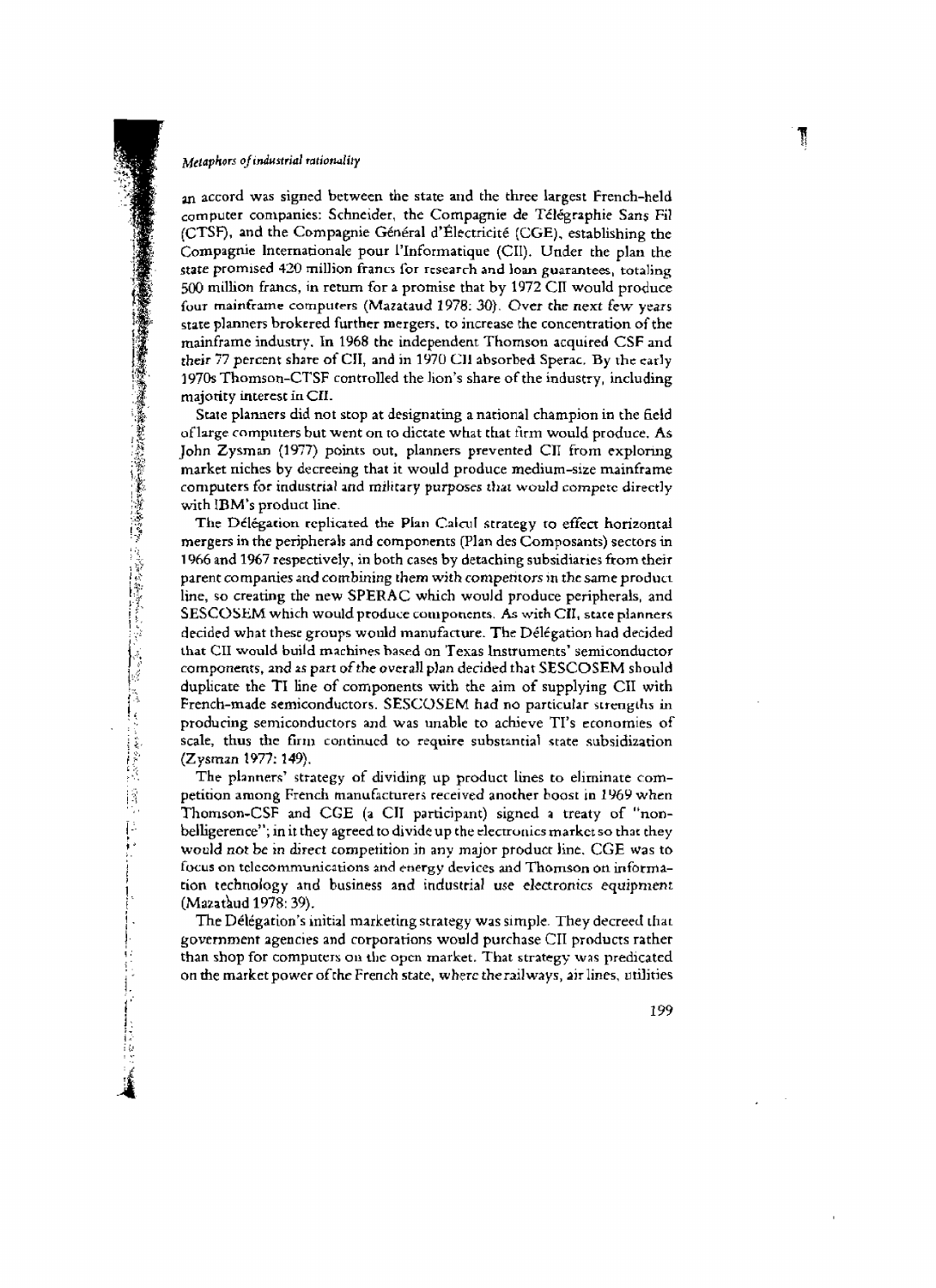(including nuclear power plants), **and** telecommunications industries are nationalized (Nelson 1984: **34).** French firms were thus **guaranteed** a JO percent share of the domestic market for computers and related **equipment.** 

French planners **had** four principal tools that helped them to **gain** the compliance of firms in these plans. **First,** they promised to substdize firms that **followed** their wishes, **or** to **make up** operating deficits if those firms did not turn a profit. **Second,** they guaranteed a market to those **firms** by providing public agencies and other "national champion" firms with incentives to buy exclusively **from them. Third,** they controlled access to credit. Fourth, they **controlled** trade barriers to protect particular domestic industries. The ability of **the** French state to control **SO** much of **the environment made** it **easy** for **state** planners to **induce** firms **to** participate **in their grand** schemes.

# *The* **internationalization** *strategy*

**By** the **mid-1970s it was clear that the Ptan Calcul's efforts to build**  internationally competitive **firms** in each **high** technology sector had not been successful. The French could build their **own** computers and components, but not at competitive prices. Giscard d'Estaing's administration blamed the effect on the Plan Calcul's protectionist policy on technology transfers. Now the Government sought to develop joint ventures in **each technical** area **to bring** technological advances to France. The Government forged an alliance between **CII** and the American-French venture Honeywell Bull (he latest incarnation of the General Electric-Machines **Bull** marriage) with a 53 percent French **stake, and** brokered joint **ventures** in **components develop**ment **between** Thomson and Motorola; between Matra, Harris, **and Intel;**  and between St Gobain and National Semiconductor **(Rushmg and Brown 1986:** 74). Those components industry collaborations introduced a degree of competitian in response to the **perceived** success of competition **in** the American semiconductor industry. But the policy of designating three French components firms stopped far short of encouraging market **entry;** it was to be short-lived, and **it did not extend** to other sectors, where the national-champion approach **still prevailed (Brlckman 1989).** 

# La Filière Electronique

The Socialists reorganized **the erecttonics sector** once again in 1982 under a five-year plan called la Filiere **Electronique,** which nationalized important firms as it restructured the industry. Mittcrand nationalized CGE, St **Robain,**  Rhdne-Poulenc, and **Thomson,** and **acquired a majority** interest in Matra and a 75 percent **interest it1 CIt-Honeywell Bull.** Restructuring again involved concentrating expertise in every electronics sector to create a complete set of healthy interdependent firms. Here again the biological **analogy** fits; "filiere"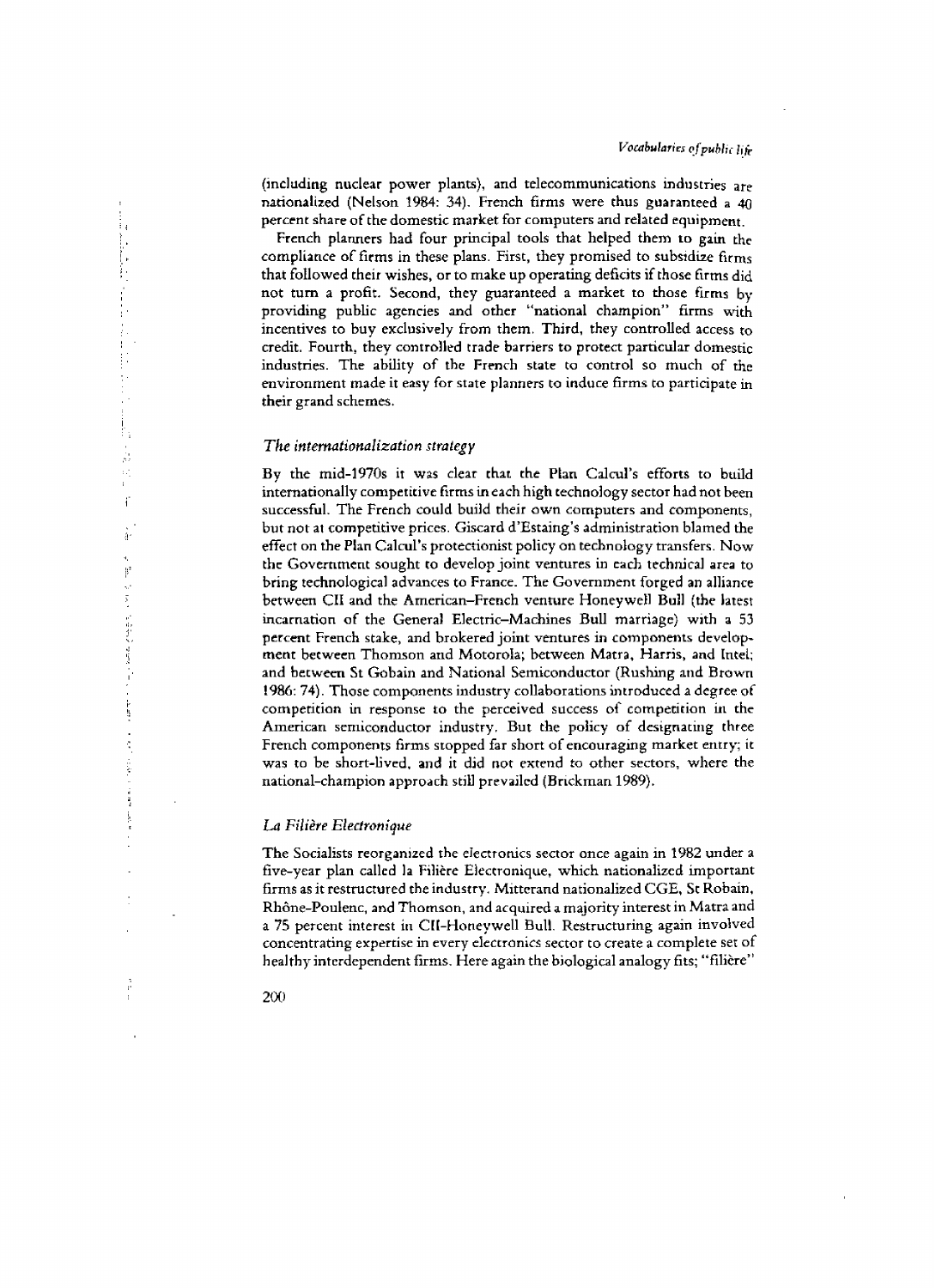### **~ttaphors of** *indusmal* **rationality**

refers to the entire range of activities **tssociated** with a partjcular technology and the plan coordinated every sector, from components to aerospace **electrotlics** to software. State planners again redrew **baundaries among**  electronics firms to create a national champion in each **sector,** in **ark** agreement dubbed the "Yalta **ofElectronics."** It called, for **instance,** for CGE to trade its consumer and components division for Thornson's telecommunications division in order to concentrate expertise on those technologies **(Langlois** et al. 1988). Thomson was to specialize in components (for example, semiconductors) and professional electronics, CGE in telecommunications equipment, Bull in **computers** and **o&ce** equipment, and so on **(Brickman**  1989).

The nationalizations of the early **1980s** were part of the Socialists' overarching plan to socialize the French economy, yet they had surprisingly little effect on how managerial decisions **were** made because the **state had**  already played a central role in industry decision-making. Nationalization **was just** another approach to applying the **Iopc** of biological-functionalism to the economy. State **planners** (in the role of the brain) made key decisions governing technology and industry structure with **an** eye to maintaining a self-sufficient set **of** healthy interdependent **monapolistic** firms (in the roles of vital **organs).** In the eyes of the Frmch, state orchestration **remained the**  solution to the problem of rationalizing and giving direction to the inchoate **actiom** of self-interested entrepreneurs.

**As** the economic integration **ofEurope** in 1992 looms large **on** the horizon **French** policy has taken a more international flavor. European governments **have** established a number of joint ventures among competing esrablishments in an effort to **acheve** the economies of scale that **Amerjcan** firms enjoy, and **the** benefits of collaborative research and development efforts characteristic of Japanese industry. France has taken a leading role in establishing joint ventures in an array of hgh technology sectors, in **what**  appears to be an extension o€ its past biological **functjonaIism** strategy to Europe as a whole. In 1989 the European Economic Conimunity **announced**  a 95 billion Joint European Submicron Silicon **ptogrdm. known** as **Jess],**  which brings together European talents with the aim of developing a 64 megahy te **chp** (currently the largest chips are **four** megabytes). The **principal**  firms involved are France's **Thomson, Philips** of the Netherlands, and Germany's Siemens, and the French state has committed **more** than its share of funding. Other international ventures include Race (\$1.5 billion for telecommunications), Esprit (a 14-nation collaboration in integrated circuit design), and Eureka-A (a 19-nation collaboration on 297 high technology research projects).

In short, the French strategy for promoting the growth ofelectronics **was,**  like the American, stimulated by perceived military needs. But that **Is** where the similarity ends. Since the **19611s** thc French state has played a strong role in the development of the industry, not only by providing substantial research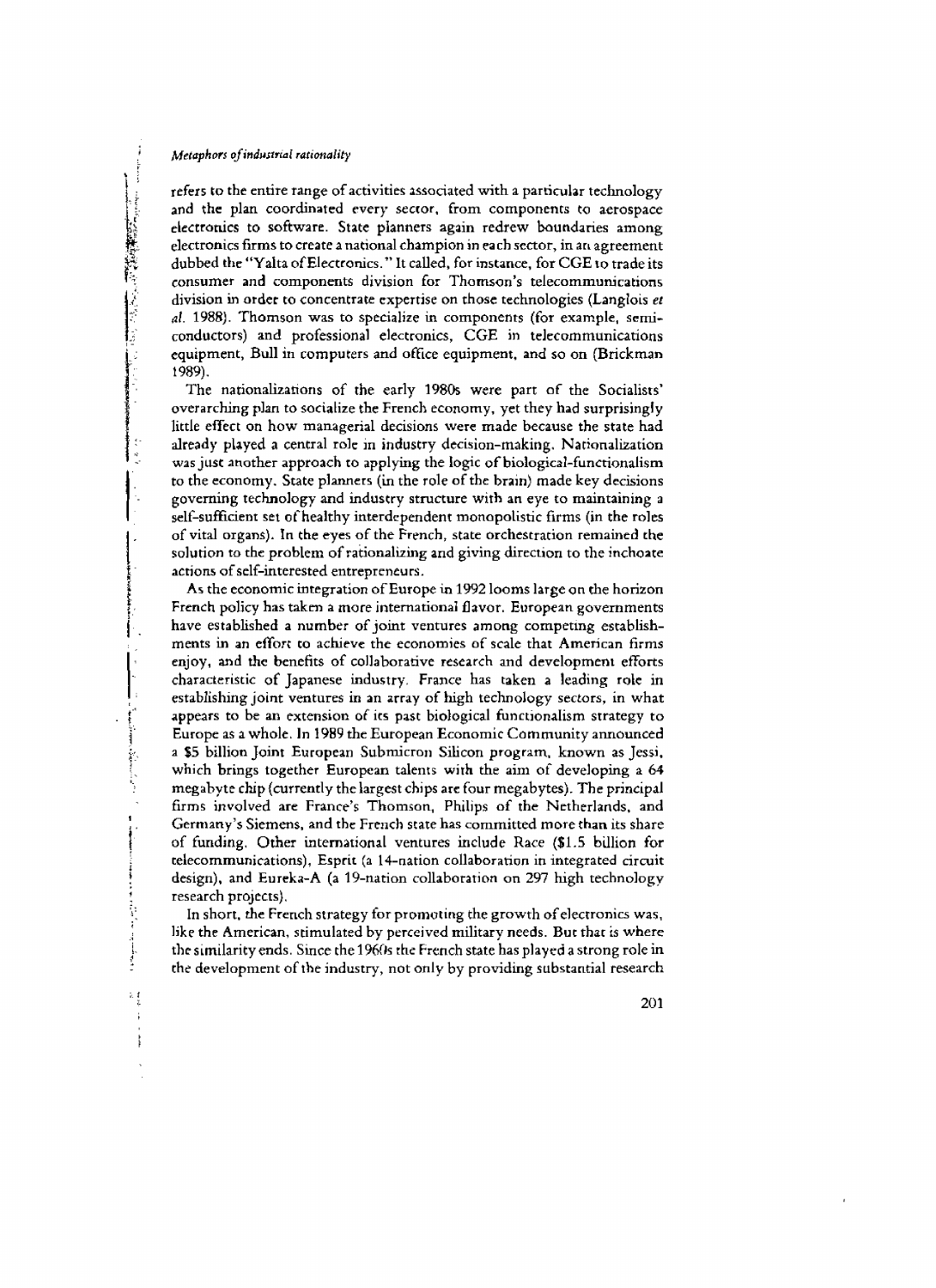and development **funding,** but by repeatedly **restrucuring firms and** telling them what to make **and** whom to sell it to. If the **logic of American policy was**  that market selection would rationalize the self-interested behavior of individual firms, the logic of French policy has been that **only centraI** state coordination of industry **could** rationalize **individual** action **and** guide markets **in directions** beneficial to the nation as a **whole. Moreover, the**  French have repeatedly pursued the policy of creating national champions **and undermining** markets. This **has** happened despite the widespread belief **that European** electronics firms **have** lagged behind the United States and Japan precisely because countries such as France **have** not "nurtured **small,**  innovative **companies** like those that abound in **Silicon** Valley. **Instead,**  Europe **has** relied for **its advances on** big, slow-moving national champions that **grew** lazy in protected domestic markets" (Greenhouse 1989). Even **the**  most recent international collaborations **have** replicated that strategy.

# Conclusion

In modern nation-states the means-ends designations that are institutionalized in public **policies vary widely. Under** the **banner** of progress **govern**ments try **all sons** of policy instruments, from **breaking** up **AT&T to nationalizing** Renault to privatiking the post **office. I have been** arguing that the **broad** logics **undergirding such** moves **can** be best understood as part of institutionalized **constructions** of economic **rationality. Different nations pursue broadly different policy strategies because** they hold different understandings of the logic of industrial growth, of how **the economy works. Those** understandings **are** roughly isomorphic with existing policy strategies as long as those strategies appear to be effective. When countries seek **to** promote the development **ofnew** industries they *thmk* in **terms of** the logic of existing policies. Unless those policies are in **the process** of **conspicuously failing, as during recessions, nations** tend **to** replicate **their Iogics in new** policies. In short. as modem **social** institutions organize growth in **one way or another, via** what Chalmers Johnson calls **"market-rational"** or "plan-rational" **strategies for instance, they symbolize particular** causes of **growth.** When they attack new problems they try to simulate those causes.

In the **cases** of American and French **policy** the underlying **logics** of industrial **rationality draw** on natural analogies, as Mary Douglas suggests. In the **United States** natural selection has **bccome the prevailing** metaphor **for** industrial rationality, **and growth** strategies **have sought** to create competitive situations and to stimulate market entry. In sharp contrast French policy activates a biological **functionalism analogy** in **which the national economy can prosper only** under the direction of central **experr**  planners who can coordinate the inchoate **actions** of indvidual **firms and intervene where market** processes lead to outcomes **that** are irrational in the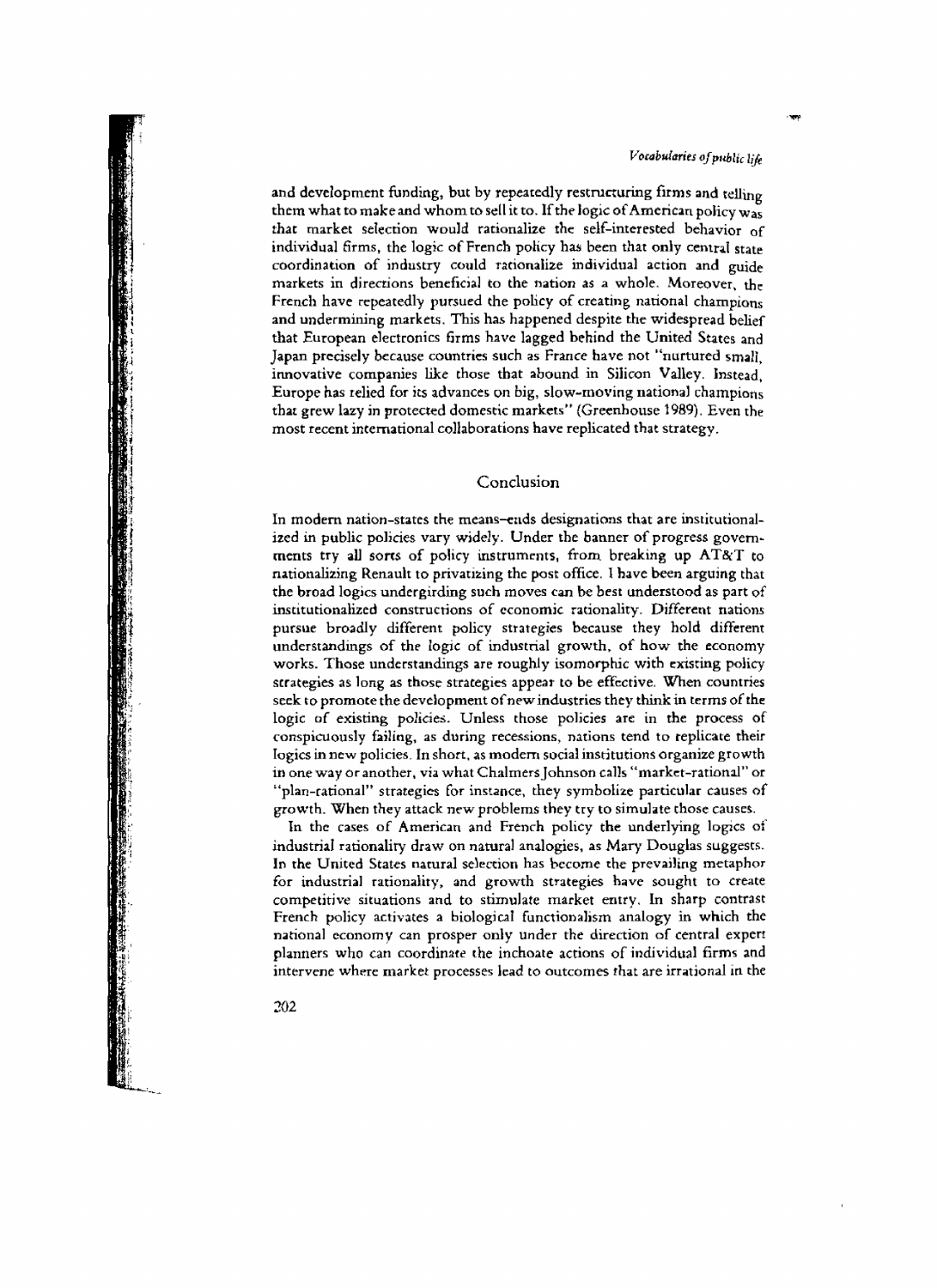. long **run.** A core element of that strategy is the **notion** that an econamy **must**  all of the parts necessary co self-sufficiency. That **stimulated the**  French to initiate the Plan Calcul, to ensure the nation's capacity to **produce**  computers. It also motivated repeated eETorts to create a national **chanipian** in each sub-sector of the industry, rather than, following the lead of Korea or Japan, to develop **particular** market **niches** where the nation had a **cornpetithe advancage.** 

In both **cases** it is **clear** that **constructions** of industrial rationality are **not**  static but are responsive to **feedback, as** Robert Wuthnow (1987) **suggests they** should be as part of rationalized meaning systems. The United States has begun to experiment **with** novel collaborative policies in response to **the American decline in** the field of semiconductors and the apparent success of **Japanis** collaborative strategies. It retnains to be seen **whether** collaborative ventures will survive, but they certainly signify the constructed nature of **notions** of economic rationality. French policy has changed direction several times, from jnsuIarity to internationalism **to** nationalization and **again** to internationalism. New policies **were** installed when it became dear thac existing **policies** were nor having the desired effect, that is, when events disproved the logic of policies already in effect. Yet in the French case it was not the core logic of *planification* that was altered with each new scheme, it **was** the relationship to the wider international market.

The electronics industry has provided **one** example of how institutionalized social constructions of rationality may shape **future** policy choices. History influenced American **aid** French policy, **but not by leaving these**  countries with peculiar **configurations** of interest groups or different state organizadonal apparatuses. Instead **history** offered different social **con**structions of industrial rationality, in the form of substantially different sets of public **policies** chat accompanied industrial prosperity. Future studies of the symbolic **content** of modern rationalized institutions promise to address two problems in the social sciences. First. the images of industrial rationality discussed here offer a way to understand persistent national policy styles that **ocher** paradigms of public policy have **not** been able to **explain.** Second, **thc**  study of symbolism in rationalized institutions promises to redress the current tendency to **creat only** "symbolic" (read non-instrumental) institutions as cultural, which has had the unfortunate consequence of preventing students of modem culture from analyzing the construction of rationality itself, which lies at the core of modern meaning systems.<sup>1</sup>

# **Note**

I would like to thank Robert Wuthnow for comments on an earlier version of this paper.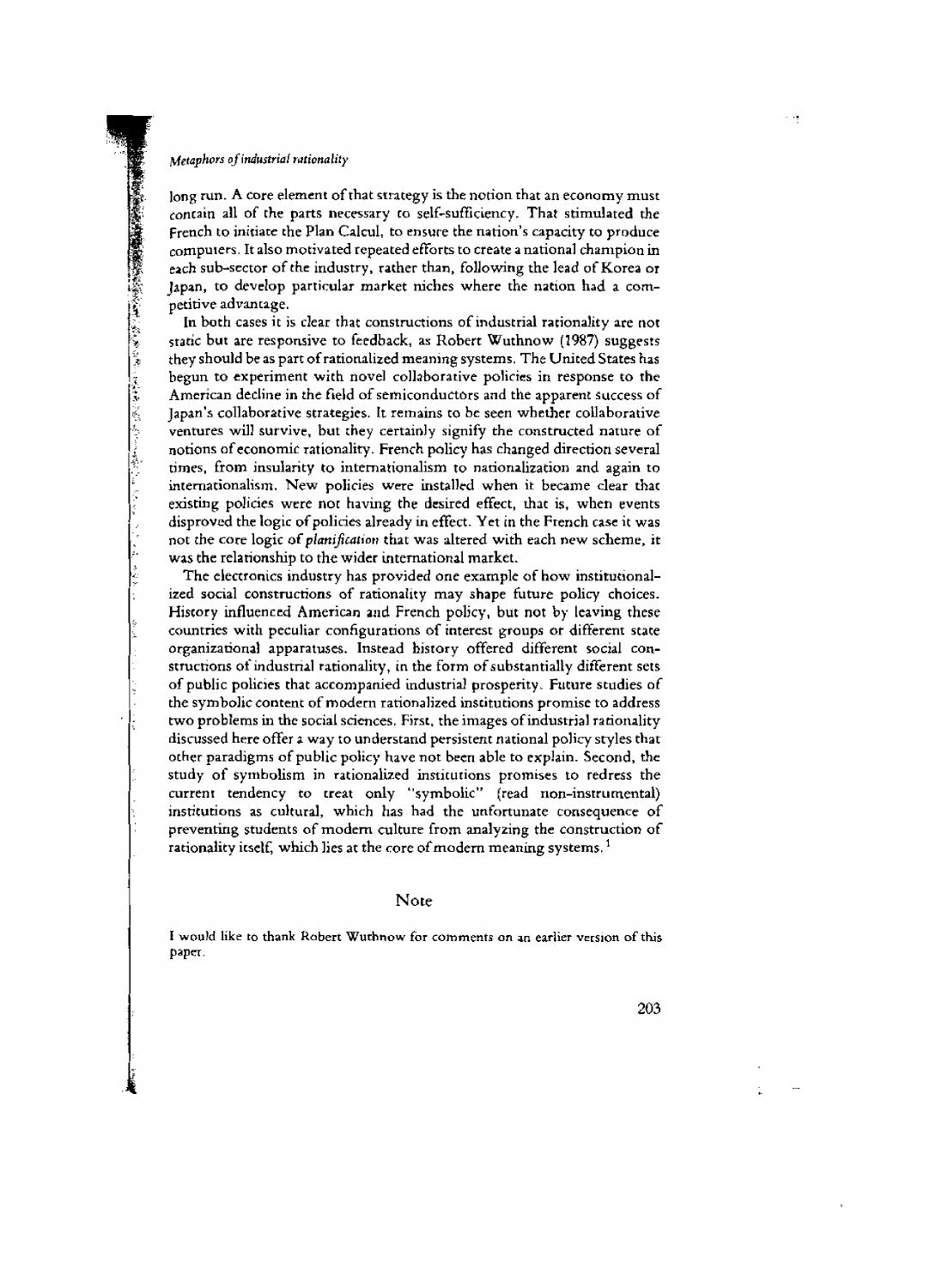# **References**

- Adam, Jean-Paul. 1972. Instauration de la Politique des Chemins de Fer en France. Paris: Presses Universitaires de France.
- Almond, Gabriel and Verba, Sidney. **1963.** The *Cioic CuItwre: PoIitiwl Attitudes and Democracy* **in** *Five Natinw.* Princeton, NJ; Princeton University Press.
- **Anderson,** Benedict. **1983.** *Imagined Commictrities.* **New York:** Cambndge University **Press.**
- Anderson, Perry. **1974.** *Lineages qfthc Absolutisf State.* **London:** *New* **Left Books.**
- **Asher, Norman J. and Strom.** Leland D. 1977. The Role of the Department of Defense in *thr Dewlopmmt of Integrord* **Circuih. Washington,** *DC:* **Institute {or Defense Analysis.**
- Bejl, Daniel. 1980. The Winding **Passage.** Cambridge, Mass.: ABT **Books.**
- Berger, Peter and Luckmann, **Thomas. 1%5.** *The Soria!* **Construction** *of Reality:* **.4**  Treatise on the Sociology of Knowledge. Garden City, NY: Doubleday.
- Borrus, Michael G. 1988. Competing for Control: America's Stake in Microelectronics. Cambridge, **Mass.:** Ballinger.
- **Brickman, Ronald.** 1989. France. In **Francis** W. **Rushing** and Car& **Ganz** Brown **!e&)** *Notiom1 Policirsjor* Developing **High** *Tccht~ology Indush'cs,* **pp.** *71-88.* **Boulder, Colo.:** Westview.
- Bush, Vannevar. **1945. Scienrc**  *The Endless Fronfrcr.* **Washington:** *US* **Oftice of**  Scientific Research **and** Development.
- **Cohen. Stephen S. 1977.** *hfudem Capitalist Plannitlg. The* **French** *Model,* **2nd edn. Berkeley,** Calif. : Campus.
- Douglas, Mary. 1986. *How Institutions Tkitilr.* **Syracuse,** *NY:* **Syracuse University Press.**
- $F_{\text{H}}$  **Fligstein, Neil. 1990.** *The Transformation of Corporate Control.* Cambridge, Mass.: **Harvard University Press.**
- Geertz, **CLifford. 1983.** *Local Knowledge: Further Esiays* **in** *intetpretivc Anihropology. New* **York: Basic Books.**
- **GoIding, A.** M. 1971. The semiconductor industry in **Bntain and** the United **States: A case study** in innovation. **growth** and the diffusion of technology. PhD **thesis, University of Sussex.**
- Greenhouse, Steven. 1989. Europeans unite **to** compete **with Japan and US.** *New*  **Ynrt** *Times,* **August 21.**
- **Hayward, Jack.** 1986. *The State* **and** *the Market Economy. New* **York:** *New* **York**  University **Press.**
- **Henderson,** Jeffrey **and** Scott. A. J. 1988. The **growth** and internationalisation **ofthe**  American semiconductor industry: Labour processes and the changing spatial organisation of production. In Michael J. Breheny and Ronald W. McQuaid (eds) **The Development of High Technology Industries: An International Survey, pp. 37–79. London: Routlcdge.**
- **Hooks,** Gregory. forthcoming. **The** rise of **the** Pentagon and US state building: The **defense** program **as an** industrial policy. **AmericanJnuml** *ojSociology.*
- Inkeles, *Alex and* Smith. David. 1974. *Rccoming* Modem. Cambridge, **Mass.: Harvard**  University Press.
- Katzenstein. Peter. 1985. Small **Stutes** *in* **World Markefi: Industrial** *PoIiiy* **in** Europe. Ithaca, NY: Cornell University Press.
- **Kleirnan,** Herbert **3.** 1966. The integrated circuit: **A** case study of product innovation in the **electronics industry. PhD thesis,** George **Washington** University.
- Kolko, Gabriel. **1965.** *Roilrotlds ~d Regulation* 1877-1916. Princeton, *NJ:* Princeton University Press.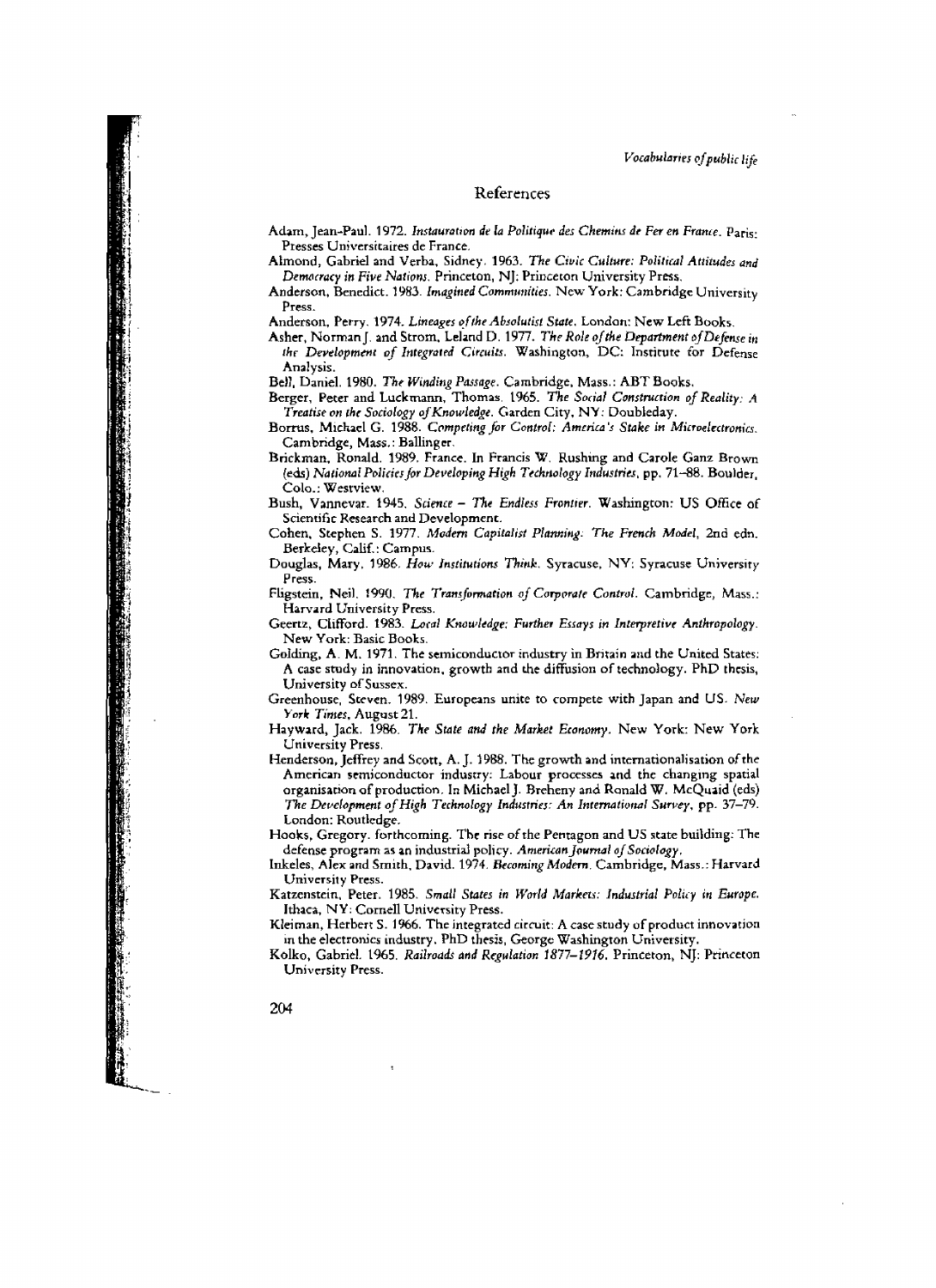- Krasner, Stephen D. 1984. Approaches **to** the **state: Alternative conceptions and**  historical dynamics. Comparative Politics 17: 223-46.
- Langlois, Richard N., Pugel, **Thomas A,,** Haklisch, **Carrnela** S.. **Nelson, Richard R.,**  and Egelhoff, William G. 1988. Microelectronics: An Industry in Transition. Boston, *Mass.:* **Unwin** Hynan.
- Latour, Bruno. 1987. *Science in Action*. Cambridge, Mass.: Harvard University Press.
- **Lipset, Seymour** Mart~n. **1** %3. *The* **Firxt** *New Nation: Thr* **United** *Statrx in Historical and Comparative Persperfivc.* **New York: Norton.**
- Magaziner, **Ira** *C.* and **Reich,** *Robert B. 1982. Minding Amcricd's* **Businesr.** *The Decline and Rise of the American Economy.* New **York:** Harcourt Brace Jovanovlch.
- March, James **G. and** Olsen. **Johan P.** 1984. The new institutionalism: Organizational factors in **political** life. **American** *Political* **Science** *Review 78:* **734-49.**
- Mazataud, Pierre. 1978. **Lej Constructcurs** *dc Matiriel Infomtique en* **France.** *Pans:*  Bibliothèque Nationale.
- McClellan, Stephen T. 1984. The *Coming Computer Industq Shakeour. New* **York.**  Wiley.
- McKinsey and Company. 1983. A *Call to Action: the* **European Infurmation** *Technalogy Industry.* Brussels: Commission of the European Community.
- Meyer, John W. and Rowan, Brian. 1977. Institutionalized **organizations: Formal**  structure as myth and ceremony. **Ameriron** *Jouwl ojSorrology 83:* **3-3.**
- Miller, Hugh H. and **Piekarz,** Rolf R. **(eds). 1982.** *T~ihnology, IntmtionaI* **Economics,**  *and Public Policy.* Boulder, Colo.: **Westview.**
- **Nelson,** *Richard R. 1984. High-Technology Policies: A Five Nation Comparison.*  Washington, DC: American Enterprise Institute.
- Organization for Economic Cooperation and Development (OECD). 1968. Gaps **in**   $Technology: Electronic Components.$  Paris: OECD.
- **Pilkington.** Roger. **1473.** Pierre-Paul **Riquer** and thc Canal du Midi. *History Tohy* 23: **170–6.**
- **Rushing. Francis W. and Brown, Carole Ganz. 1986. National Policies for Developing** *High* **Trrlmo[ogy Indush'es:** *Intrmational Comparifons. Boulder,* Colo.: *Westview.*
- **Schonfield,** Alfred. 1 **%5.** *Modm Capitalism.* London: Oxford University Press.
- **Skocpol,** Theda and Finegold, Kenneth. **1982.** State capacity and economic inter*vention in the early New Deal. Political Science Quarterly 97: 255–78.*
- Soma, John T. 1976. The Computer Industry: An Economic-Legal Analysis of its Technology **rltd Growth.** Lexington, Mass.: Lexington **Books.**
- **Stowsky,** Jay. 1989. Weak links, **strong** bonds: US-Japanese **wmpetition** in semiconductor production equipment. In Chalmers Johnson, Laura D'Andrea **Tyson,** and John Zysrnnn **(4s)** *Politics and Productivity: The Real* **Story oj** *Why Japan Works, pp.* **241-74.** *Boston,* Mass.: Balhger.
- **Thomas,** George **M,** and Meyer. John W. 1984. The **expansion of the state.** *Annual Review of Sociology 10:* **56142.**
- Tilton, John. 1971. **Inremutiorral** *Difisiotr* **oj** *Technology: The Cajc of' Semiconductors.*  Washington, *DC:* Brookings.
- Tyson, Laura and Zysman, John. 1983. American industry in international competition. In Laura **Tyson andJohn Zysman** *(eds) American* **Industry in** *Ink-tmationnl*  Competition, pp. 15-59. Ithaca, NY: Cornell University Press.
- **Vaughan,** Roger **and Pollard, Robert. 1986.** State and federal policies for hightechnology development. **Ln John Rees** *(ed.) Technology, Rtgions,* **and** *Policy.*  pp. 268-81. Totowa, NJ: Rowman & Littlefield.
- Wildavsky, Aaron. 1984. Squaring the political circle: Industrial policies and the **American** dream. In ChalmersJohnson (ed.) *The* Industrial *Policy Debate, pp.* **2744. San** Francisco: Institute **for** Contemporary Studies Press.